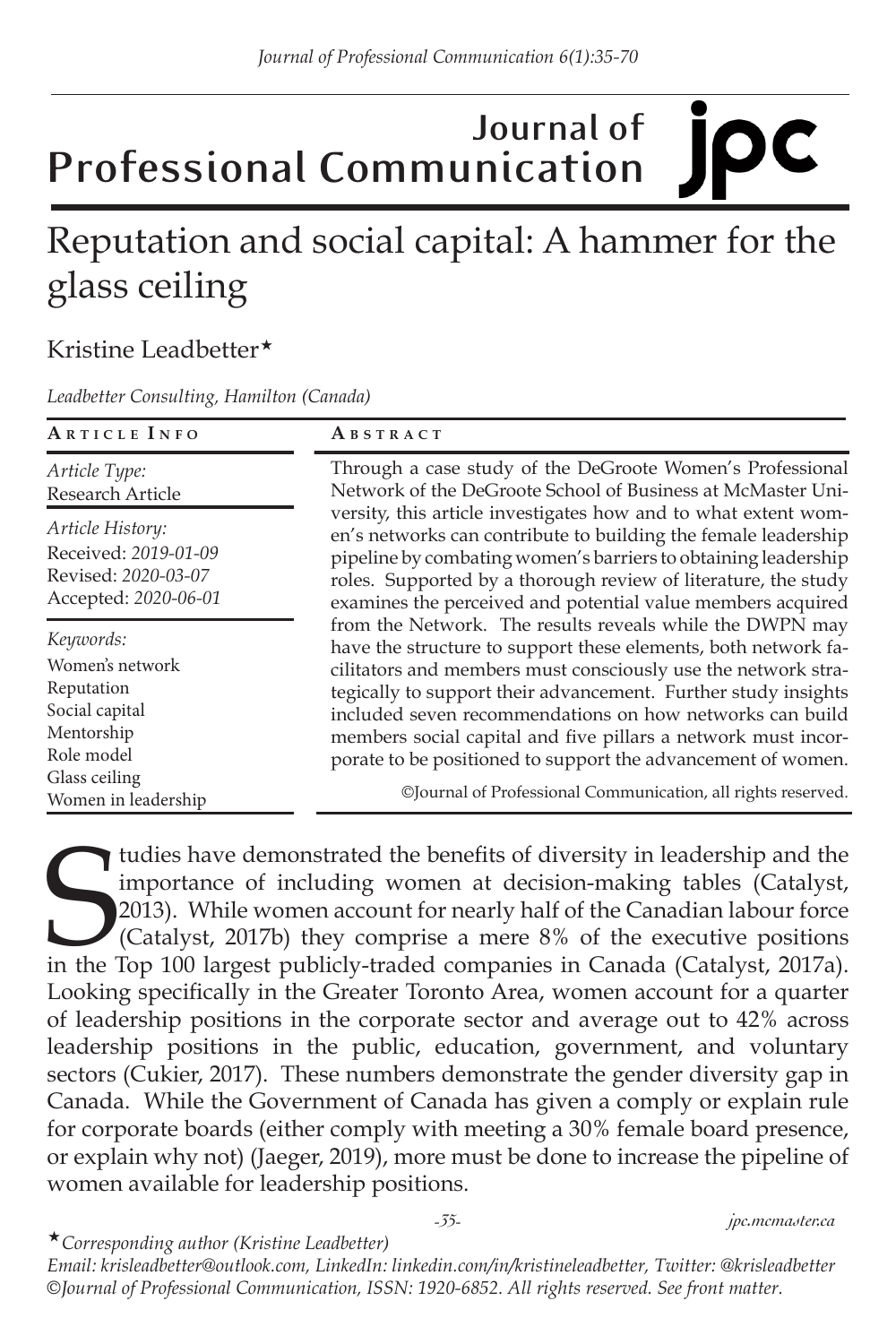Researchers believe the main reason women are not achieving parity in leadership roles is they are less likely to have extensive networks to support and promote them as potential leaders (Vongalis-Macrow, 2012). McDonald (2011) explains that for many years the "old boys club" was responsible for filling senior roles by way of informal conversations through social activities that effectively isolated women from access to these conversations. It is the popular opinion that affiliation with social networks can provide key job opportunities through valuable sources of social capital, (information, influence, and status) embedded in social network relationships (Lin, 2001). In the Canadian Board Diversity Council's Annual Report Card (2016), research showed nine out of ten directors tap into their personal networks to recruit new members to boards—demonstrating the importance of networks.

No longer is it socially acceptable to have a non-gender-diverse workforce, nor is it good business. In Canada, a study by Catalyst, (a non-profit organization that promotes inclusive workplaces for women) suggested a correlation between having more females in leadership and increasing profits (Joy, Carter, Wagner, & Narayanan, 2007). Another study of Fortune 500 companies conducted by Pepperdine University showed a strong correlation between promoting women into executive roles and high profitability (Adler, 2001); firms with high female representation in leadership were 18 to 69 percent more profitable than their medians (Adler, 2001). A recent report by McKinsey & Company (2018) showed companies in the top quartile for gender diversity on their executive teams were 21 percent more likely to experience above-average profitability than companies in the fourth quartile. In addition, there is a growing body of research that highlights the benefits of diversity in leadership, including better decision making, increased creativity and innovation, better connected domestic and global markets, recruitment from global and domestic labour pools, enhanced social inclusion, and improving overall organizational performance (Bird & Jackson, 2017; Cukier, Bindhani, Amato, Smarz, & Saekang, 2012). A 2017 report suggested decreasing gender inequality in the workplace may benefit Canada's economy by as much as \$150 billion by 2026 and if eliminated, that number could rise to \$420 billion (McKinsey & Company, 2017).

A critical step in creating gender equity in the executive ranks is creating a healthy pipeline of females set for a leadership track. Despite spending equivalent time in a role, women are 30% less likely than men to get promoted out of an entry-level position, and 60% less likely to promote from middle management to executive ranks (McKinsey & Company, 2015). Further research conducted has found several barriers to women achieving senior positions. This study examines the following three barriers:

*-36- jpc.mcmaster.ca*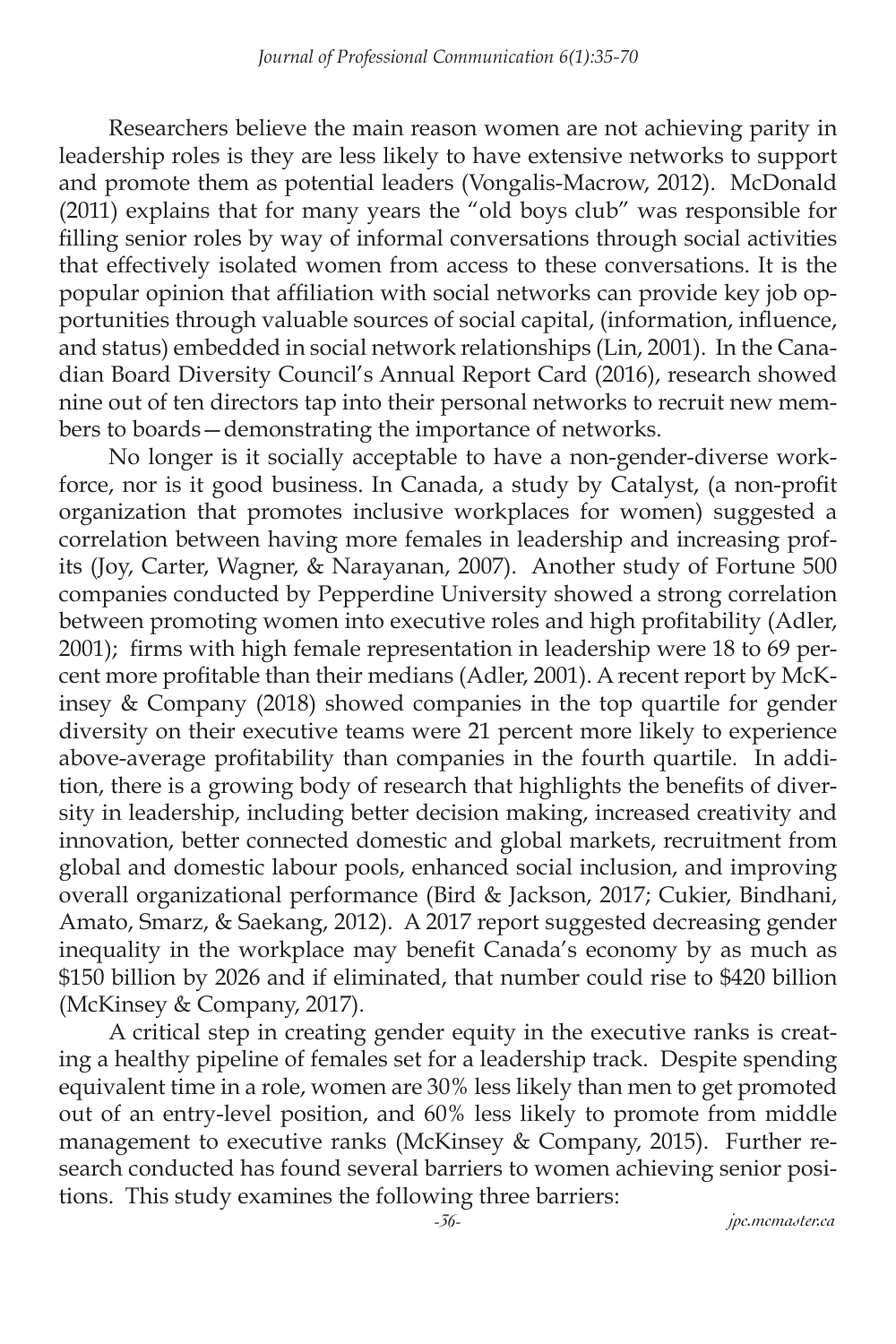- perceptions about women's potential (lack of reputation);
- an absence of role models or mentoring; and

• connections (social capital) (Brown et al., 2015; Chartered Institute of Personnel and Development, 2016).

To support women, companies need to increase women's exposure to female senior leaders and create role models (Catalyst, 2013; Hoyt & Murphy, 2016; Yates et al., 2014). A KPMG study (2015) on women's leadership found "82% of professional working women believe access to and networking with female leaders will help them advance in their career" (Canadian Women's Foundation, 2017, p. 4) and "86% of women report that when they see more women in leadership, they are encouraged they can get there themselves" (Canadian Women's Foundation, 2017, p. 4). The same KPMG study (2015) found the most important pieces to supporting and grooming women for senior leadership is leadership training, confidence-building, decision-making, networking, and critical-thinking.

In efforts to address the gender gap in senior leadership, many corporations and outside organizations have formed women's networks to boost the advancement of women in business by providing networking, role models, support, and professional development opportunities (Di Meglio, 2016).

In January, 2016, the DeGroote School of Business launched the De-Groote Women's Professional Network (DWPN) with the mission to "support the advancement of women in business and society" by providing networking and professional development events for alumni and members of the business community (DeGroote School of Business, 2016). The DWPN is the subject of this study.

## Review of literature

### *Women in Leadership*

Recent scholarship suggests female leaders are associated with "greater innovation and profitability, broader consumer outreach, and stronger records on corporate social responsibility" (Glass & Cook, 2016, p. 51) which can bring a unique and important perspective to an organization (Eagly, Gartzia, & Carli, 2014; Hoyt & Murphy, 2016). Contemporary views of good leadership embolden collaboration and cooperation and emphasize the ability to "empower, support, and engage workers" (Eagly & Carli, 2003, p. 809), consistent with the female gender role (Book, 2000; Eagly & Carli, 2003; Helgesen,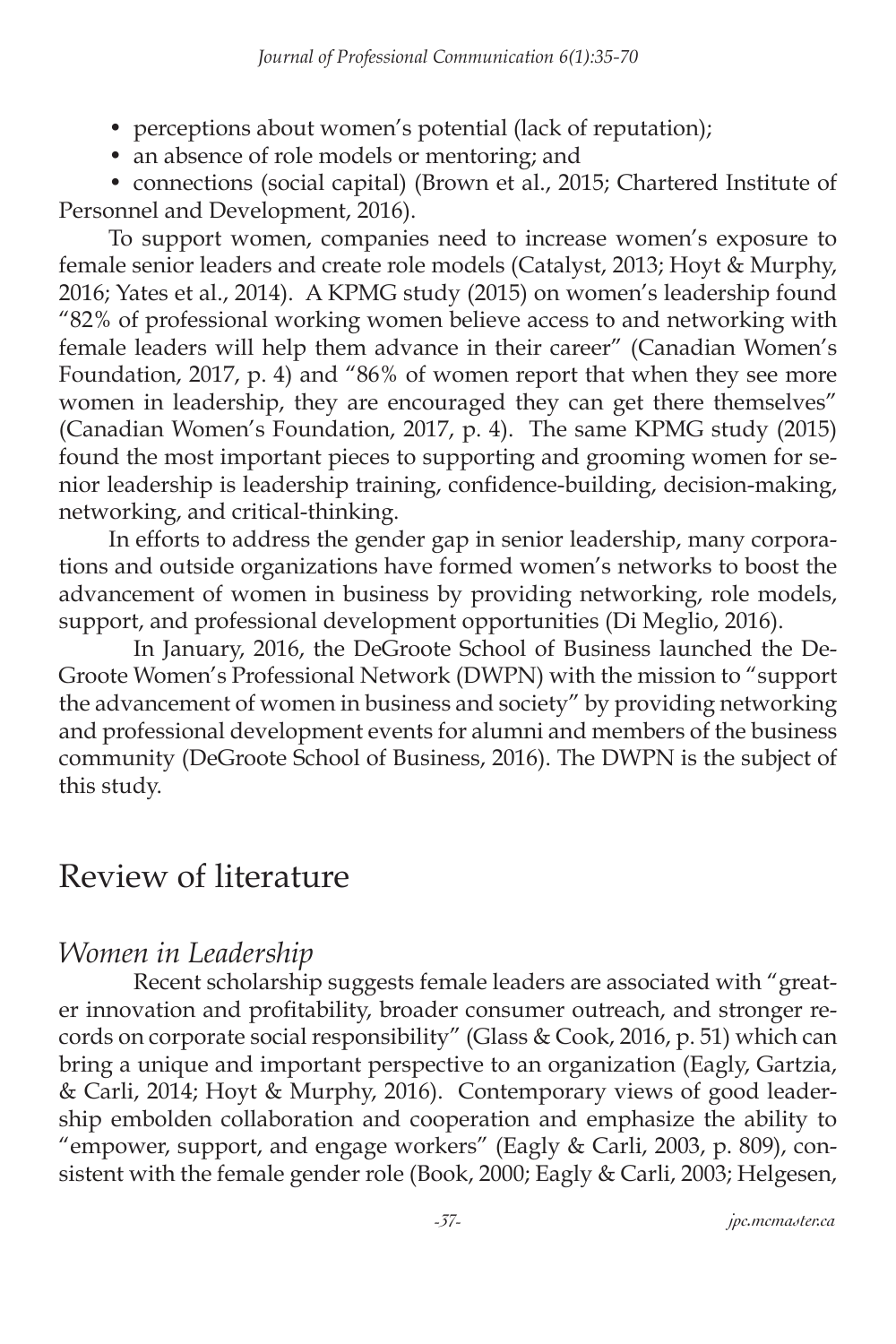1990; Rosener, 1995). Despite the evidence, women remain unequally represented at executive levels and concerns remain over the quality of positions into which women are promoted (Lemoine, Aggarwal, & Steed, 2016). (Research indicates women are more likely than men to be appointed as CEOs in high-risk situations or struggling firms likely caused by women being more amendable to accept these "rare opportunities" over men who view these positions as undesirable (Cook & Glass, 2014; Glass & Cook, 2016; Ryan & Haslam, 2007).

## *Challenges facing women in or aspiring to leadership roles*

Women face several challenges in attempting to break the glass ceiling (a term used to express women ascending into leadership roles), and most of the barriers are invisible (Derks, Van Laar, & Ellemers, 2016; Ellemers, Rink, Derks, & Ryan, 2012). Schein's (1978) "think manager, think male"study found that the most predominate barrier is likely perception. Research has demonstrated the characteristics of a stereotypical leader are generally perceived consistent with the male stereotype (assertive, dominant, and agentic) (Eagly & Johannesen-Schmidt, 2001; Eagly & Karau, 2002; Lemoine et al., 2016; Wood & Eagly, 2012), and the two social identities commonly associated with leadership include being white and being male. (Hoyt & Chemers, 2008; Hoyt & Murphy, 2016).

Leadership researchers have argued gender has little relation to leadership effectiveness (Dobbins & Platz, 1986; Powell, 1990). Several factors positioning women at a disadvantage to achieve leadership positions are: stereotypes (e.g. perceptions of women's work and men's work or women being too emotional), in-group favoritism or "homosocial reproduction" (where men promote other men), and doubts of women's ability to lead (Arvate, Galilea, & Todescat, 2018; Derks et al., 2016; Eagly & Carli, 2003; Glass & Cook, 2016; Hoyt & Murphy, 2016; Kanter, 1977).

Female leaders often find themselves in a double bind: highly communal women are criticized for being deficient leaders, and highly agentic women experience backlash for not being female enough (Hoyt & Murphy, 2016, p. 388)

Women are not regarded as "leader-like", possessing strong networks, and able to obtain support and resources. There is a natural resistance to women's authority, and both token (Kanter, 1977) and role incongruity (Eagly & Karau, 2002) theories suggest female leaders experience excessive perfor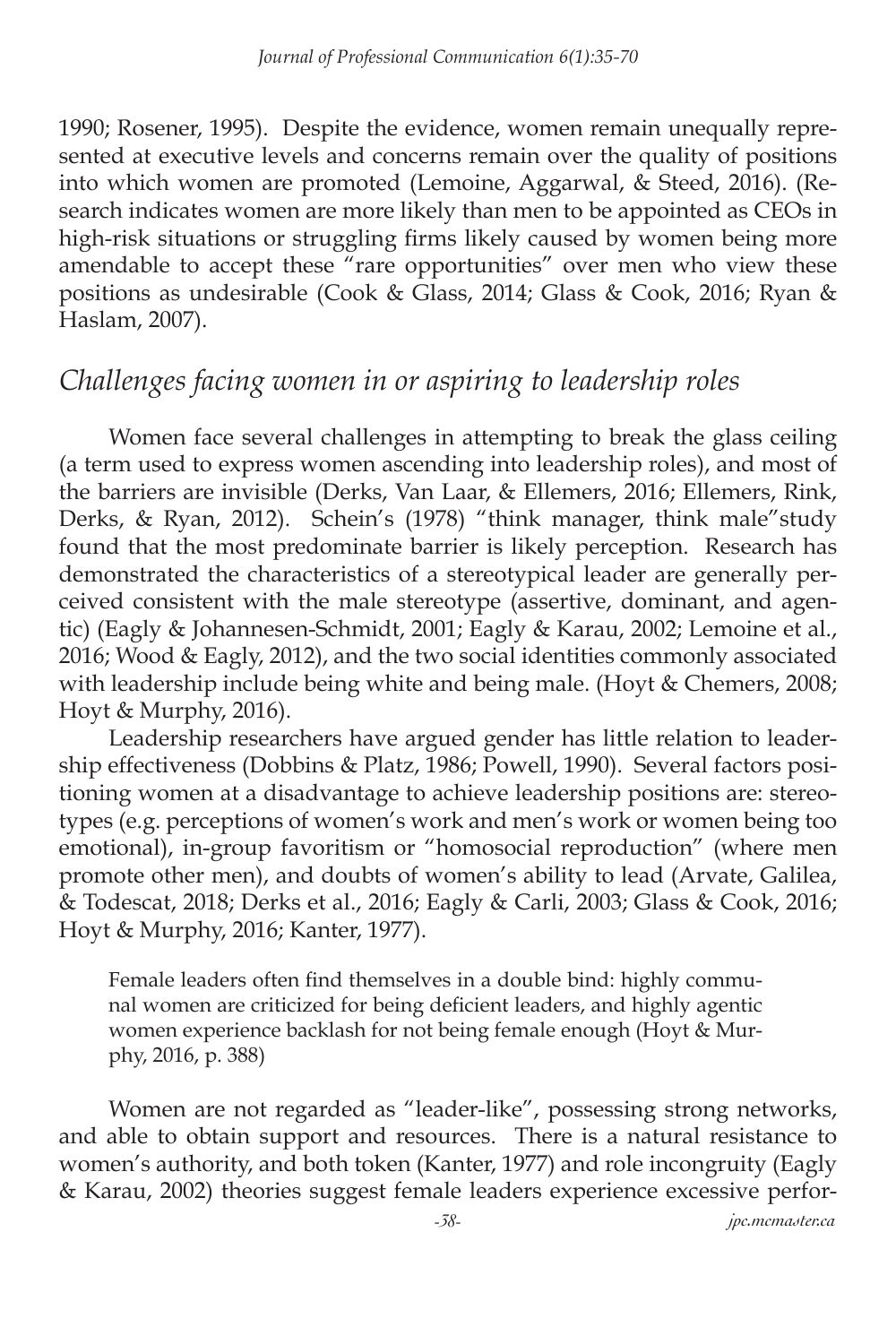mance scrutiny. Then, there is their own lack of confidence or self-doubt. That is, women who believe they have tricked others into viewing them as capable, a phenomenon known as the "impostor syndrome" (Glass & Cook, 2016; Lemoine et al., 2016; Meister, Sinclair, & Jehn, 2017).

### *The queen bee phenomenon*

Worth mentioning is Derks et al. (2016) research on the queen bee phenomenon. The theory suggests women in leadership positions who continue to experience social identity threat in the workplace, react by "adjusting to the masculine culture and by distancing themselves from other women" (Derks et al., 2016, p. 457). Essentially, they behave in a manner that will improve their personal outcomes, "individual mobility," as opposed to social change (Derks et al., 2016, Wright & Taylor, 1999). This behaviour has cannibalizing effects towards progress for women in leadership roles. Rather than looking out for other women, queen bees legitimize current gender differences, distance themselves from female (not male) subordinates, and have been found to oppose gender equality policies for junior women (Derks et al., 2016; Ellemers et al., 2012). Further, the queen bee phenomenon can diminish outcomes for organizations as queen bees, who have moulded themselves to the masculine culture, are: a) unlikely to provide a diverse perspective; and b) likely to limit opportunities for other women (Derks et al., 2016; Ellemers et al., 2012).

## *Reputation of female leaders*

Considering these factors, women have a reputation issue as leaders. Because of women's status as a minority in leadership positions, they are often categorized as women first and leaders second (Glass & Cook, 2016; Kanter, 1977). Women face heightened visibility and scrutiny of their bodies, appearance, identity, and performance (Bell et al., 2016; Hall & Donaghue, 2013; Meister et al., 2017). Even when performance and behavior is similar to men, women still tend to be perceived less favorably as leaders (Eagly & Karau, 2002; Ragins & Winkel, 2011).

Research continues to uncover the importance of leader's perception amongst others (e.g., George, 2003; Goffee & Jones, 2005; Irvine & Reger, 2006; Sinclair, 2005). Unsurprisingly, women, unlike men, are also more likely to be penalized for engaging in self-promotion or diversity-advancing behavior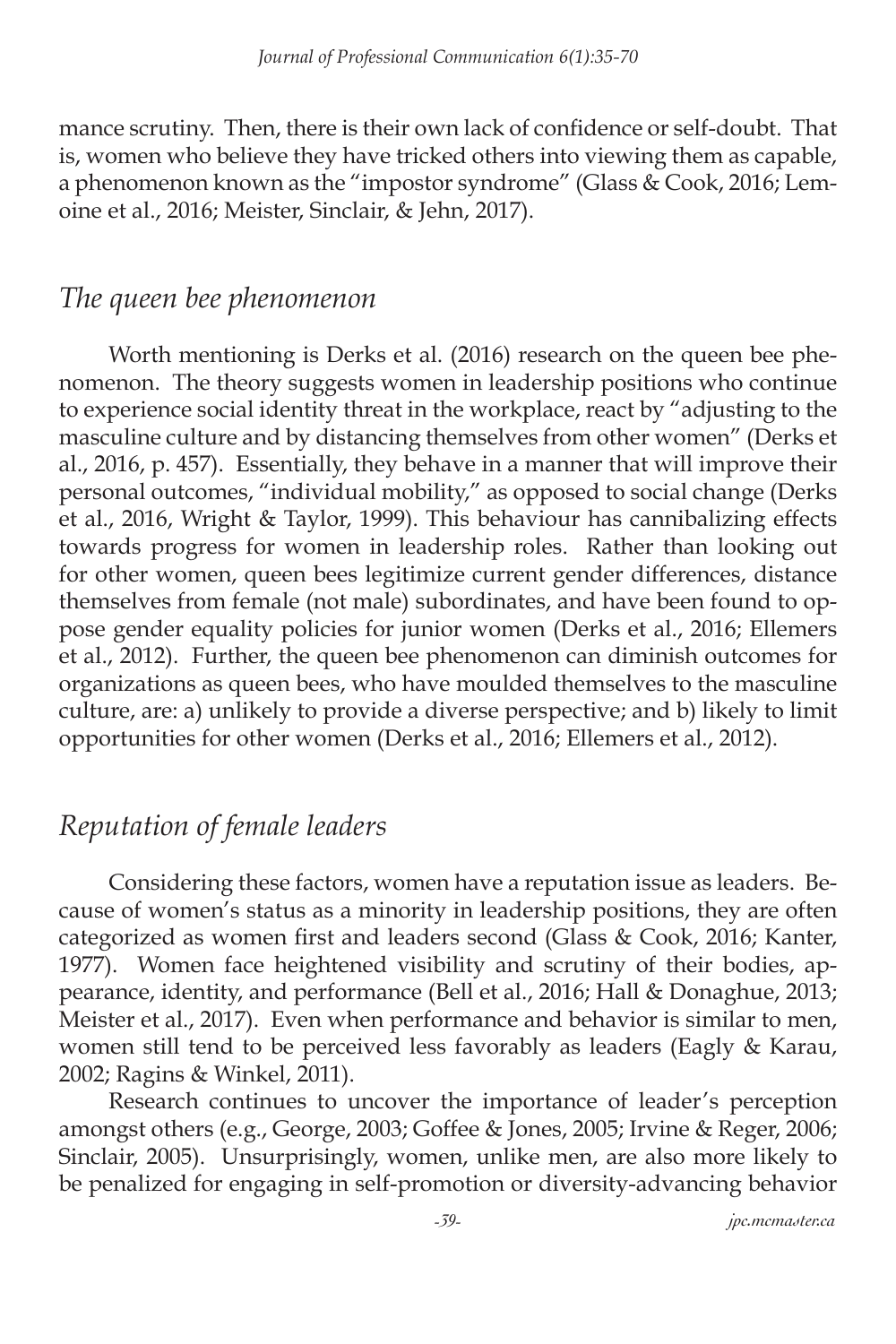#### (Glass & Cook, 2016).

When women engage in self-promotion at work (an agentic behavior and a violation of feminine norms of modesty and self-effacement), others view them as too dominant which, ironically, results in them being less likely to be chosen for leadership roles than women who fail to self-promote (Brescoll, 2016, p. 416).

### *Solutions to increase the female leadership pipeline*

Given these challenges and barriers there is also subsequent research demonstrating organizations have become "less hierarchical and more driven by results than old boy networks, they reward talent over gender and present a more level playing field than do traditional organizations" (Eagly & Carli, 2003, p. 827). Hoyt & Murphy (2016) found exposing women to media images depicting women in leadership and non-traditional gender roles, increase leadership aspirations in females—demonstrating the importance of the role of media and role models in breaking the glass ceiling. Brown et al. (2015) suggest social capital and reputation building efforts will also remove barriers to women obtaining leadership positions. Lastly, Hall, Blass, Ferris, and Massengale (2014) suggest human capital (e.g. intellectual and education), social capital, and leader style are the three most important qualities for leadership. Considering women are earning more degrees than men in Canada (Ferguson, 2016; Randstad Interim Inc, 2019), and the sought-after transformational leadership style is most prevalently found in women, women are positioned to add significantly to this advantage by increasing their social capital.

### *Women's Networks*

In efforts to address gender inequality in leadership, many corporations and outside organizations have formed women's networks. Corporations are developing these networks to appear more "female-friendlier" in the war for talent and to encourage women to aspire to leadership roles (Brady & McGregor, 2007; Cukier et al., 2012). Being viewed as a company that supports the advancement of women increases a company's bottom line through creating goodwill and social capital (Cukier et al., 2012; Donnellon & Langowitz, 2009). Networks can support career advancement through powerful connections made outside the c-suites and private clubs (Bierema, 2005; Krawcheck, 2013).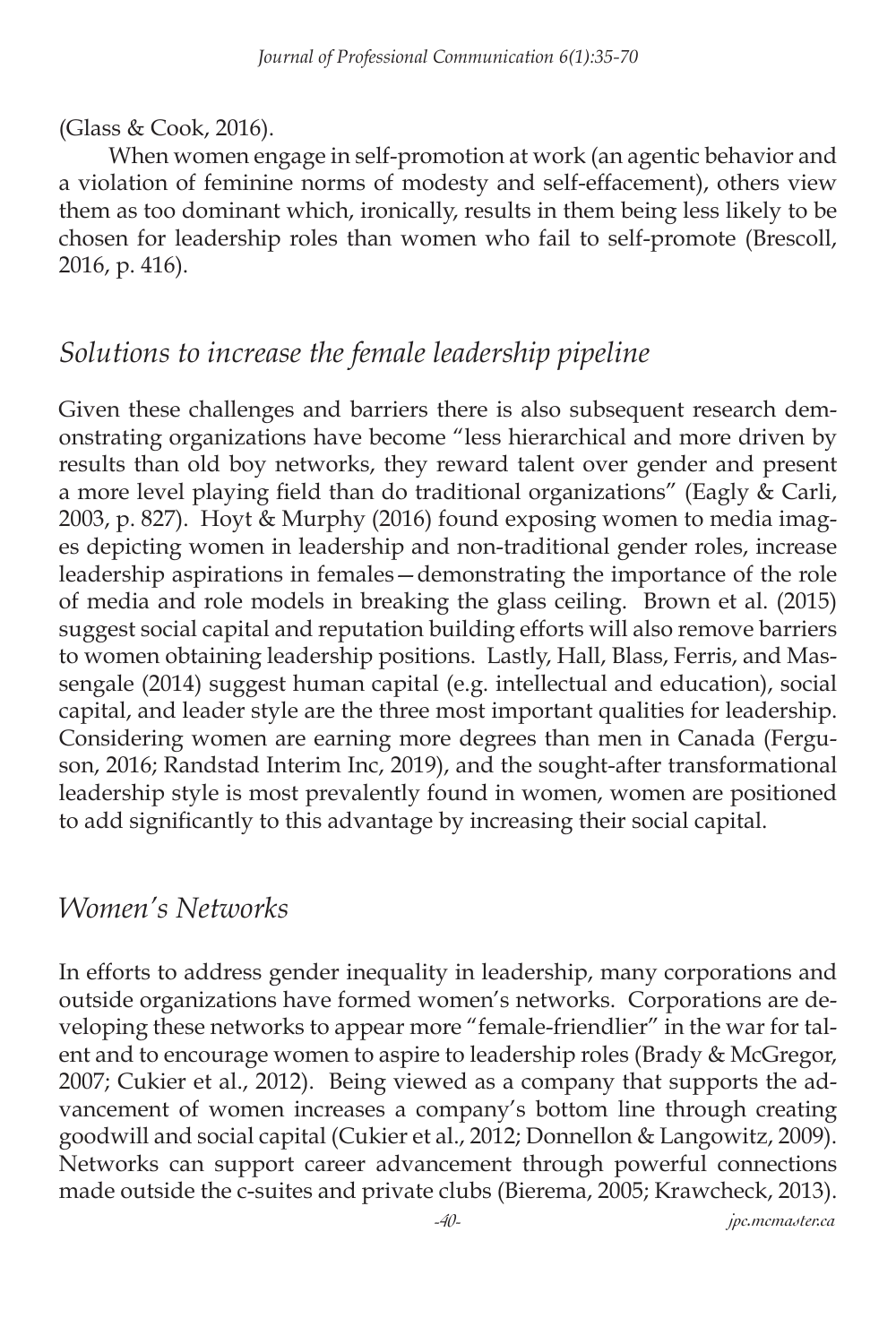Research shows it is an unwritten rule of business that "it's all in who you know" to advance (Krawcheck, 2013; O'Neil, Hopkins, & Sullivan, 2011). Women's networks are flourishing in order to provide professional development, role models, and networking opportunities (Di Meglio, 2016). These groups provide a safe space that feels comfortable to women to nurture relationships, pad their resume, empower and inspire one another, and discuss female-relevant issues (Donnellon & Langowitz, 2009; Krawcheck, 2013). Women's networks can benefit their members by providing platforms for the "exchange and promotion of information and ideas, accelerating one's acquisition of skills and knowledge, exposing one to different thinking, and proving access to key people" (Krawcheck, 2013, para. 7). However, women's networks also come with a lot of scrutiny and challenges about their ability to make change:

The groups frequently toil on the fringes, hosting "lunch and learns" and book clubs that rarely provide the skills or exposure women need to rise in the ranks… the groups may become little more than social gatherings, and have trouble attracting heavy hitters. (Brady & McGregor, 2007, para. 1)

Other research has found women's networks may further isolate women from networks of influence, which remain to be male-dominated networks (Brass, 1985; Forret & Dougherty, 2004; O'Neil, Hopkins, & Sullivan, 2011; Schein, 2007; Schein, 1978).

 Therefore, when developing or joining a women's network, one must consider what doors it will open, and what doors it will not. A women's network is not a one size fits all solution, but research supports networks as a tool for individual development, enhancing business opportunities, and winning talent for companies (Donnellon & Langowitz, 2009). Ibarra's (1993) research suggests women straddle male-dominated networks for access to professional opportunities and women's networks to find social support. Donnellon and Langowitz (2009) suggest a pyramid framework (Figure 1) to help networks identify and assess their effectiveness.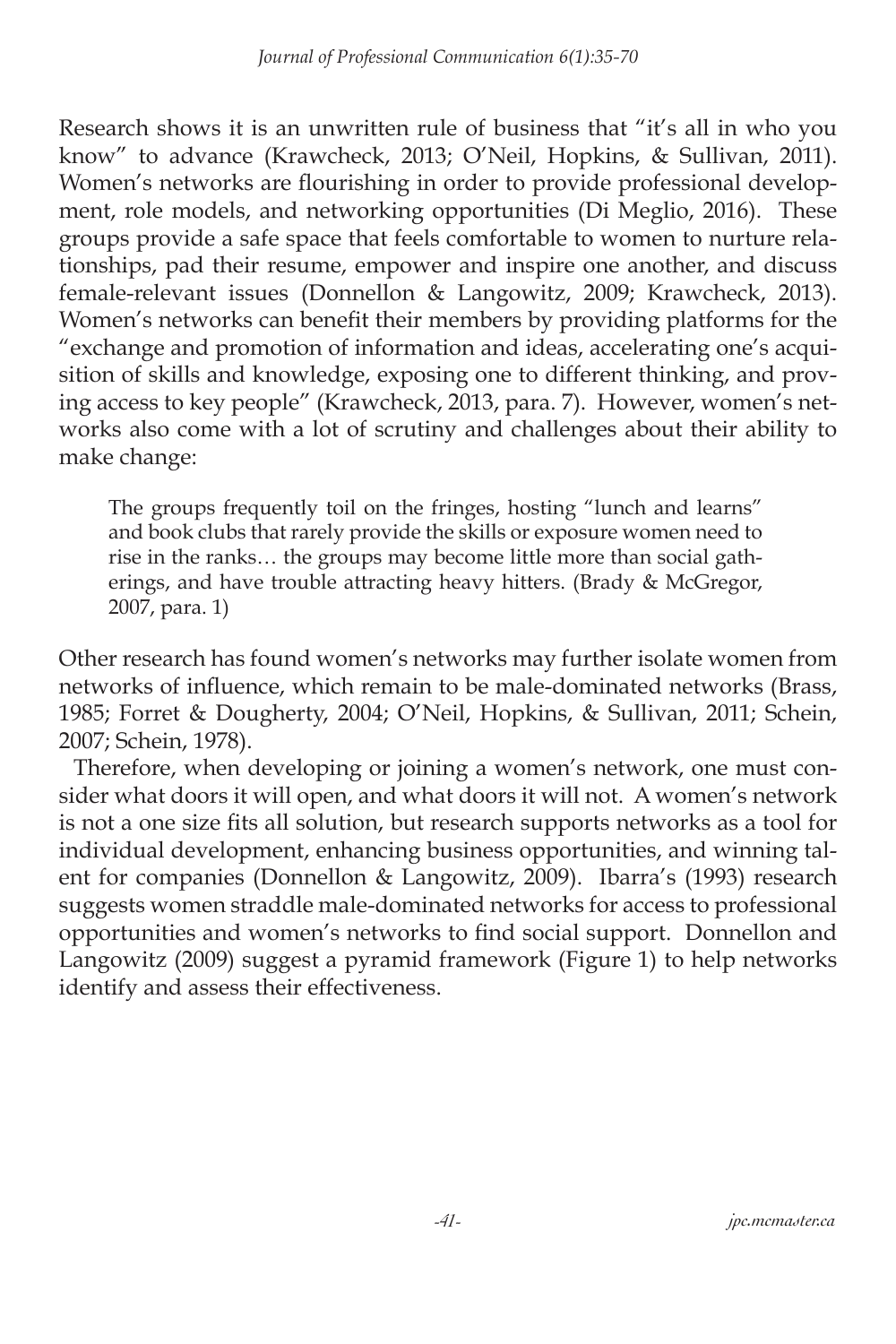



## *Mentorship*

Research supports mentorship as a key component of women's networks. Mentors are defined as people that provide guidance, information, and encouragement to their protégés, and help their protégés gain access to powerful networks through sponsorship (facilitating connections) (Olian, Carroll, Giannantonio, & Feren, 1988). While women naturally excel at developing friendships — which supports their social and personal development — they lack developing mentor relationships to advance them professionally (Kalbfleisch & Cody, 2012). "Mentoring is known to play a valuable role for both women and men in supporting them towards career success, including taking on senior leadership roles" (Yates et al., 2014, 19).

A growing body of research supports the value of mentorship. When it comes to women there are two major road blocks: (1) the lack of women in senior leadership positions that can provide mentorship, and (2) the potential sexual problems (either assumed or realized) in male to female protégé relationships (Merriam, 1983). While driving important awareness and change, the #MeToo movement (Canadian Women's Foundation, 2018) is also adding strain to male-female mentorship relationships.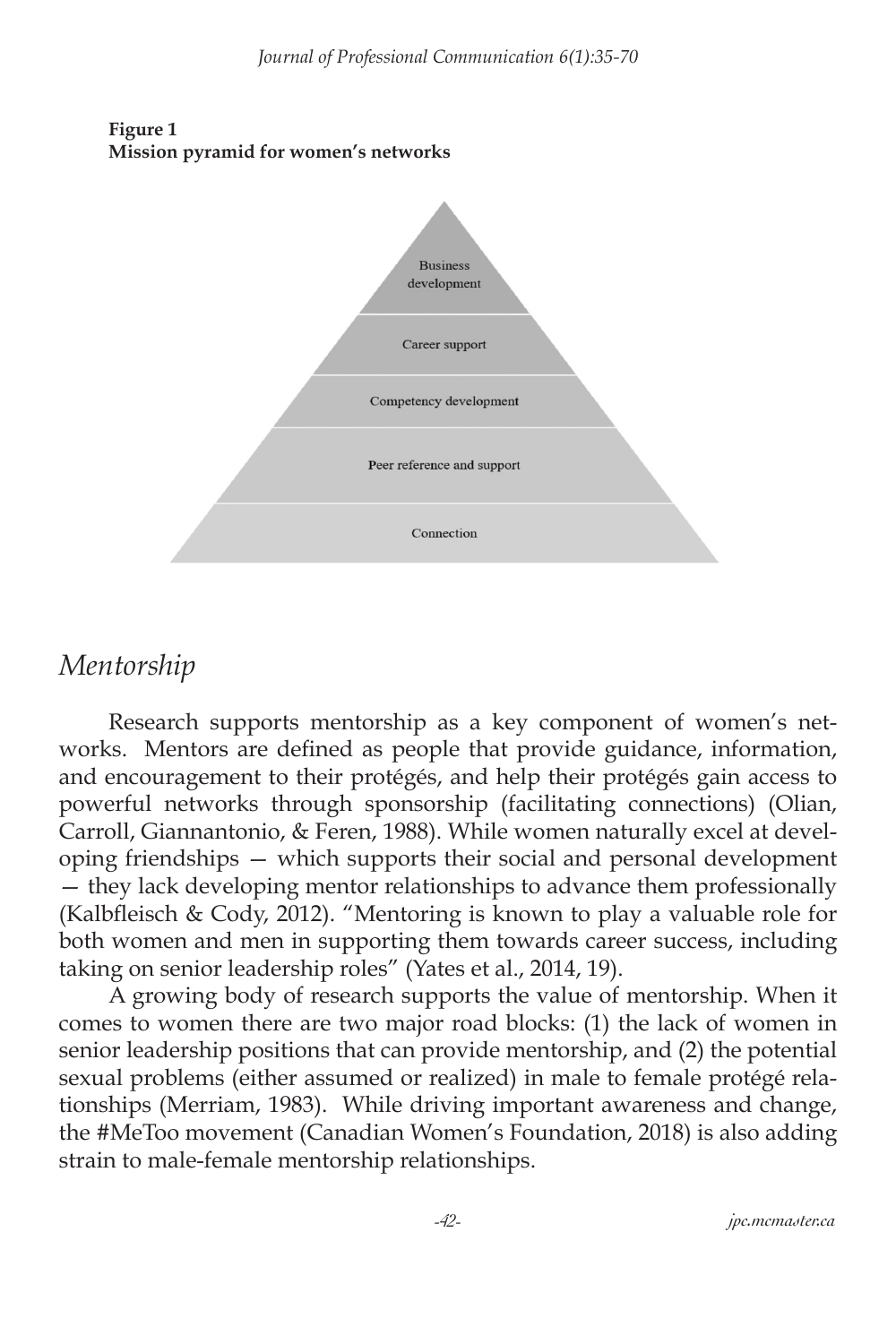The number of men who are uncomfortable mentoring women has tripled from 5% to 16%… and almost half of male managers are uncomfortable participating in a common work activity with a woman, such as mentoring, working alone, or socializing together. (Lean In, 2018)

Researchers maintain the credibility of mentors in the pursuit of success (Brass et al., 2004; Merriam, 1983). Kanter's (1977) research indicated the majority of those who achieved corporate successes were guided by mentors and "who they know" to their career success (Sheridan, 2002). Sheehy (1976) found "almost without exception, the women I studied who did gain recognition in their careers were at some point nurtured by a mentor" (p. 34).

While some organizations or educational institutions offer mentormatching programs, typically obtaining a mentor is not a prescription-filling process. Phillips-Jones (1983) indicates most mentoring relationships are informal, meaning the relationships develop out of shared interests or admiration. This research supports the idea of peer-to-peer mentorship relationships which can organically develop out of women's networks.

### *Social Capital*

Social capital is the social identity, benefits, and resources individuals obtain from knowing others, or alternatively, the social influence one possesses based on the availability of personal resources (Baron & Markman, 2000; Burt, 1997; Ferris, Blass, Douglas, Kolodinsky, & Treadway, 2003). Burt (2000) explains that the function of social capital is to connect people to one another, ability to trust certain others, and dependency and obligations to others. The individual's position in the structure of these exchanges is the essence of social capital (Burt, 2000).

Putnam's research (2000) identified two types of social capital, bridging and bonding. Bridging social capital is viewed as inclusive with the focus on bringing together people from diverse groups in order to expand one's perspectives and broader affiliations. Bridging networks are "better for linkage to external assets and for information diffusion" (Putnam, 2000, p. 22). Bonding social capital is an exclusive approach which bolsters our narrower selves by creating strong in-group loyalty (Putnam, 2000). Both are valuable.

According to studies measuring social capital, this valuable resource is on the decline (Putnam, 2000). The reduction in face-to-face interaction in the digital age has meant that face-to-face may not be the primary driver going forward. However, studies have shown, like in person interactions, online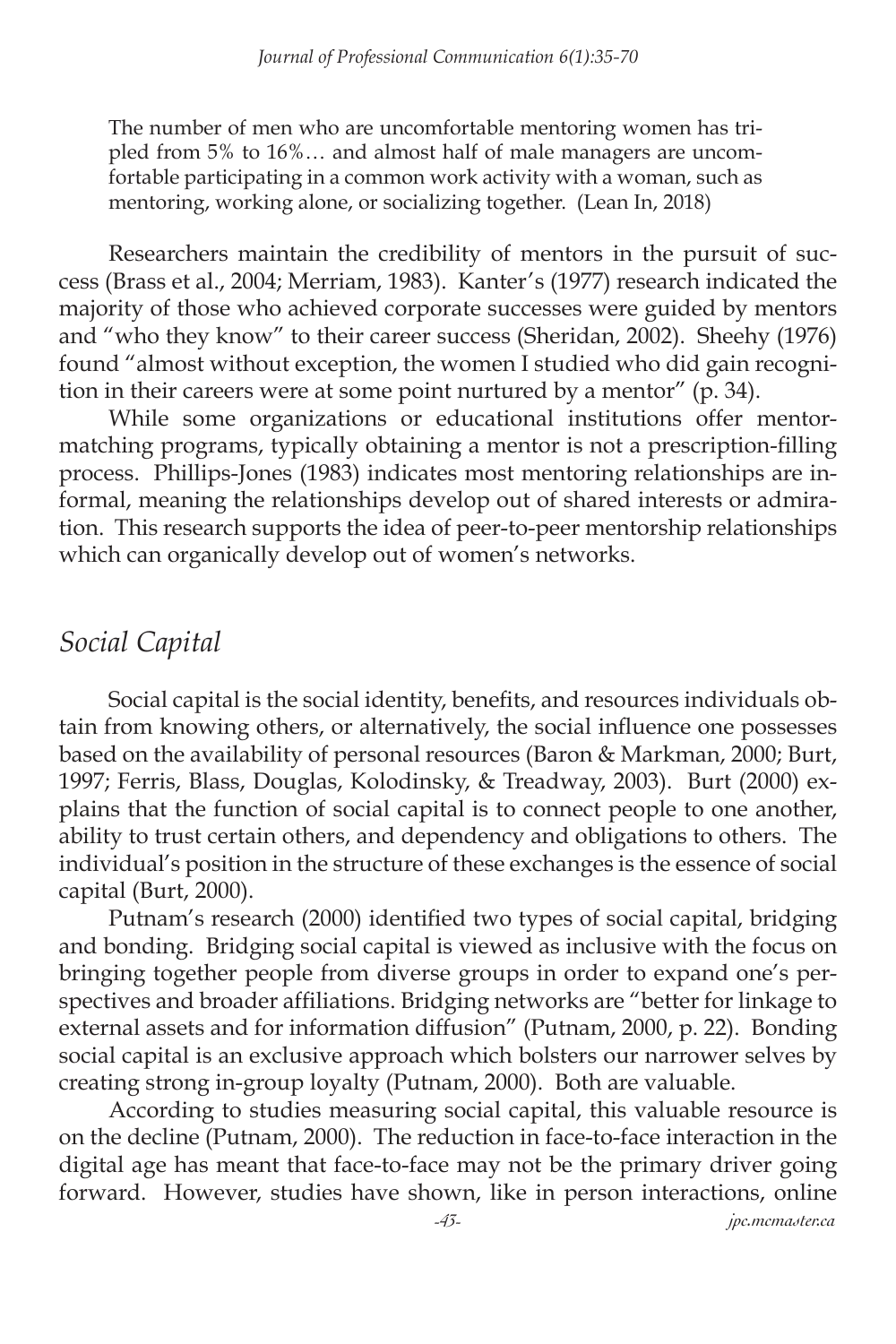networks can have positive effects on social capital and creating connections (Ellison, Steinfield, & Lampe, 2007).

Seibert et al. (2001) found social capital is a key variable for career success by because it provides greater access to information, resources, visibility, legitimacy, mentorship, and sponsorship. The same study also highlighted the link of greater career benefits to an individual having multiple mentors. These connections — and the access to information and resources they provide — increase an individual's organizational reputation (Hall et al., 2004; Seibert et al, 2001; Tsui, 1984). This in turn enables the individual to secure valuable organizational rewards independent of their performance and create the perception as a powerful or influential individual (Brass, 1985; Ferris & Judge, 1991; Seibert et al., 2001).

### *Reputation*

The call for women to build their professional reputation is compelling as research shows the main reason women are not getting into leadership roles is the perception they are incapable (Anderson et al., 2015; Eagly & Carli, 2003; Eagly & Karau, 2002). Studies have also demonstrated the success of companies who have instituted a woman in a senior leadership role so the "capability" aspect in question has been debunked (Hefferman, 2002). Yukl (1994) stated "influence is the essence of leadership" (p. 141), and for one to have influence, one must have a strong reputation (Llopis, 2014).

Hall et al. (2004) suggests a leader's reputation is "a product of, and is defined by, social networks" (p. 519), is created from consistency and removing uncertainty of expected future behaviour, and formed from building human capital, social capital, and leadership style.

The curation of reputation is rapidly changing as technology, and specifically, social media channels, continue to disrupt communication channels. Digital channels provide two-way communication opportunities to build communities (Vitberg, 2010) and bring about "changes in ideas, attitudes, and behaviors" (Grunig, 2001, p.12). By participating in these conversations, one builds reputation and thought leadership (Vitberg, 2010). Social networks are identified as a powerful tool to assist individuals in building reputation (Bromley, 1993; Schawbel, 2009). Those who are actively curating their online narrative (primarily through social media channels) to develop strong reputations are delivering returns, and those who are not, are soon to be left behind.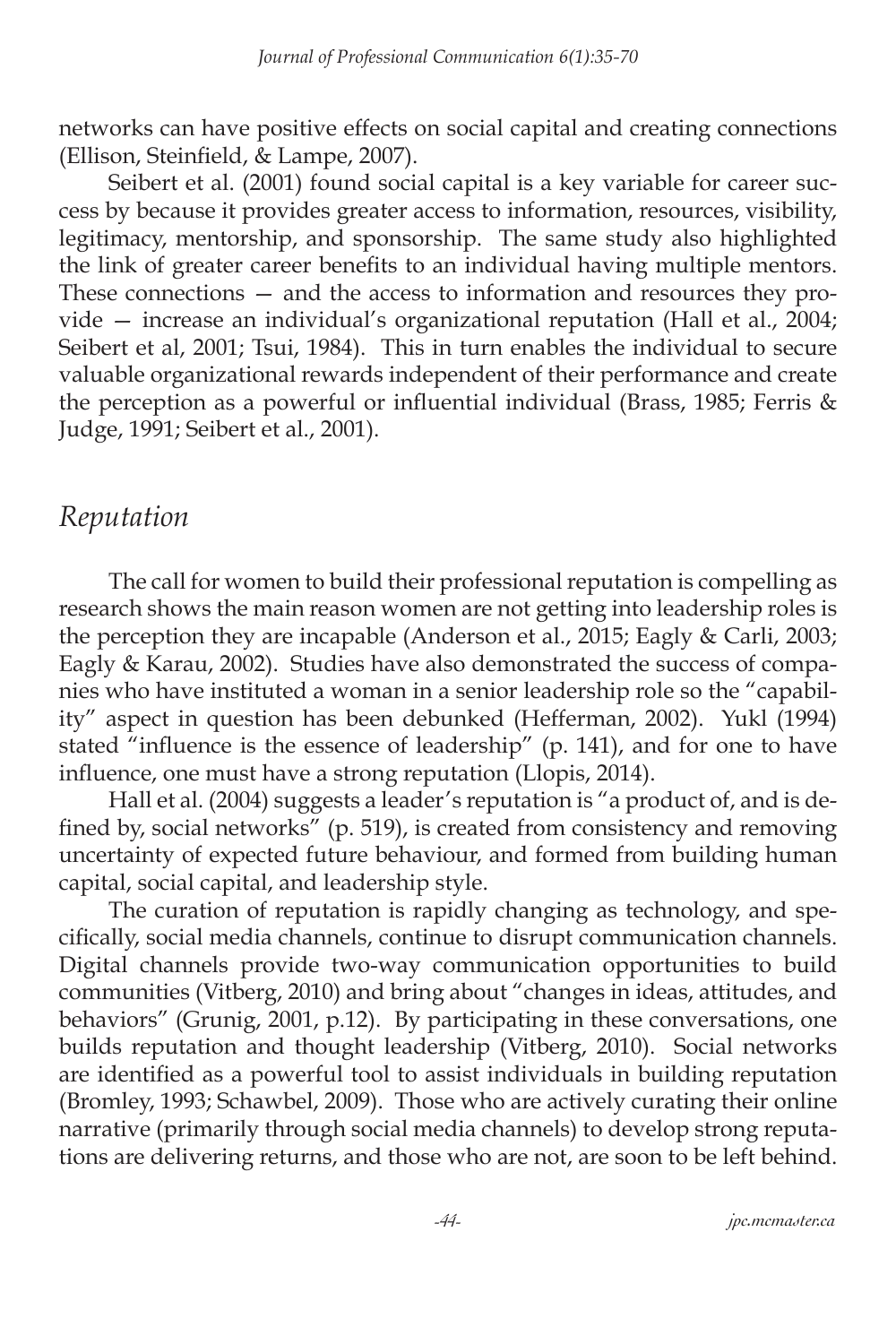The "digital divide" between the "haves" and the "have nots" in the developed world is now less about access to the web than it is about understanding how to actively participate in the networked society… people with the skills, time and confidence to navigate and manage the online chaos will gain access to new career opportunities, find audiences for their work and enrich the lives of others. Those without such initiative risk being marginalized or left behind. (Harris & Rae, 2011, p. 1)

As personal reputation theories remain sparse, it's beneficial to consult organizational reputation theorists such as Fombrun and van Riel whose corporate reputation recommendations can be applied to individuals. Reputation matters because it acts like a magnet: "a good reputation is an excellent calling card: It opens doors, attracts followers, brings in customers and investors — it commands our respect" (Fombrun & van Riel, 2003, p. 4). Theorists Fombrun & van Riel (2003) denote a positive reputation creates differentiation and therefore a competitive advantage to companies as it affects customer purchase decisions, employee attraction and retention, investors, and media coverage. "If stakeholders like what they hear and see, they support the company–and an upward spiral results that attracts more resources to the company. If stakeholders withdraw their support, a downward spiral results that can lead to bankruptcy." (Fombrun & van Riel, 2003, p. 20). Applying this theory to professional reputation management it can be inferred that a good reputation will attract additional support and resources from others, thus aiding one's journey into senior leadership.

## Research Questions

To understand why women have yet to achieve parity in leadership positions, this case study investigated how and to what extent women's networks can contribute to building the women's leadership pipeline. Building off previous research which defined barriers for women as lack of reputation, role models, mentoring, and social capital (Brown et al., 2015; Chartered Institute of Personnel and Development, 2016), this case study examined the perceived and potential value the DWPN could provide in combating these barriers.

The research questions intended to explore the current needs and value exchanged between the DWPN and its members with a secondary goal of providing a grounded theory of how and to what extent women's networks can contribute to building the women's leadership pipeline through combating the barriers women face.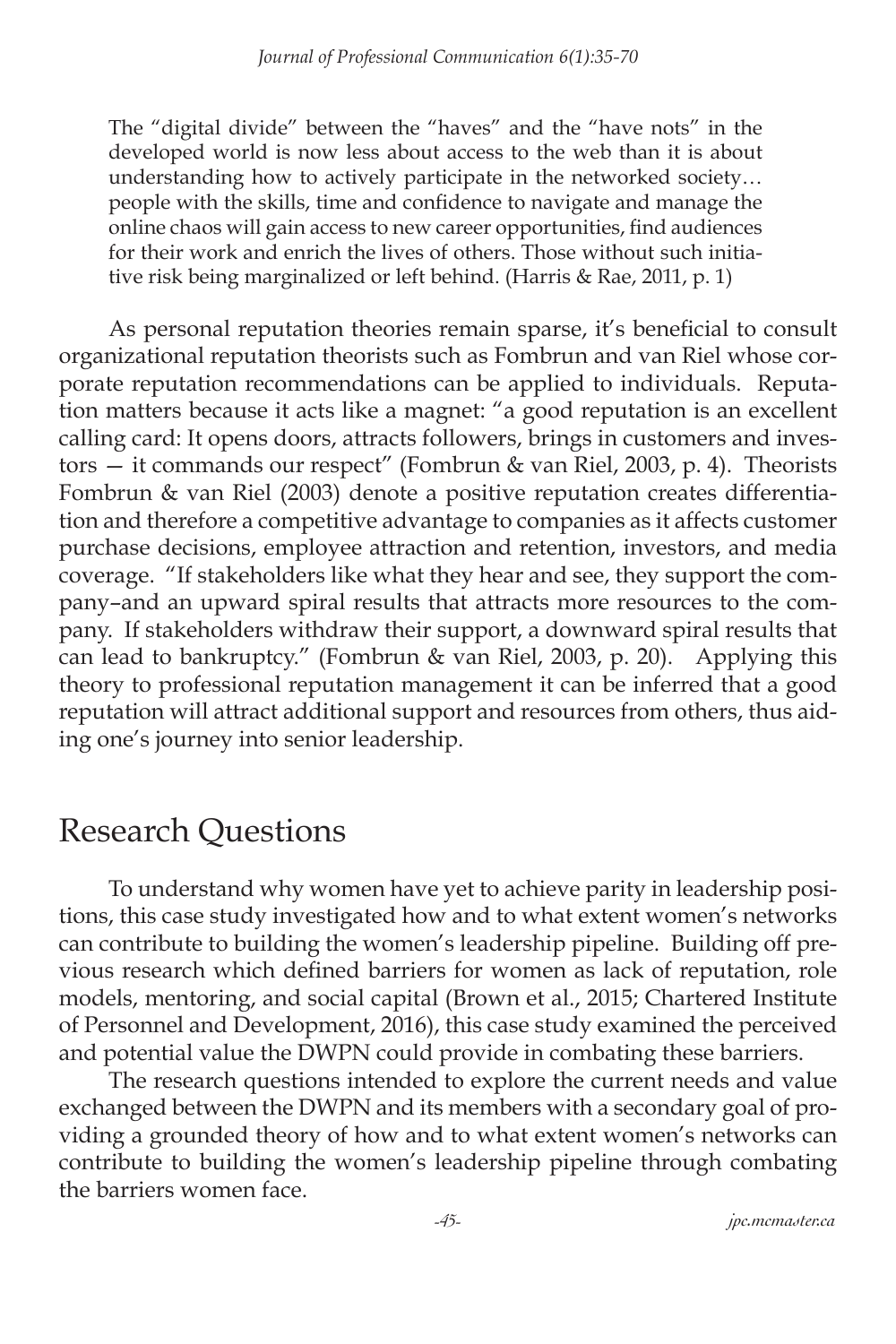- **• RQ1:** How and to what extent does the DWPN improve social capital for its members and speakers?
- **• RQ2:** How and to what extent is the DWPN improving the professional reputation of its members and speakers?

# Research Methodology

The study was conducted using the exploratory single-case study approach (Yin, 2014) of the DWPN (Stacks, 2017) in efforts to create a model that can be applied to more women's networks for exploration. The study used the secondary research methodology by examining DWPN member survey data obtained through the DeGroote School of Business in August 2018. The survey had 168 (18%) responses deemed eligible for the study, providing a 6.86% margin of error and a 93% sampling confidence. The cross-sectional survey methodology provided data to sample DWPN member's current opinions and attitudes (Stacks, 2017). The disadvantages of a quantitative research style in a survey format is its "ability to investigate the context is extremely limited" (Yin, 2014, p. 16).

## Results

## *Participant Demographics*

Members were asked to share their current career level and industry, as well as perceived participation level and goals for being involved in the Network. Participation level was measured as the extent to which the members felt they interacted with other attendees at the events or afterwards through in-person or online conversations. Almost half of the respondents reported they participated moderately (46% or n=72), with the remaining split between active and passive participation. The top five reasons respondents identified why they wanted to participate in the Network (Table 1) were to:

- 1. develop professionally,
- 2. build their network,
- 3. be affiliated with a women's professional network,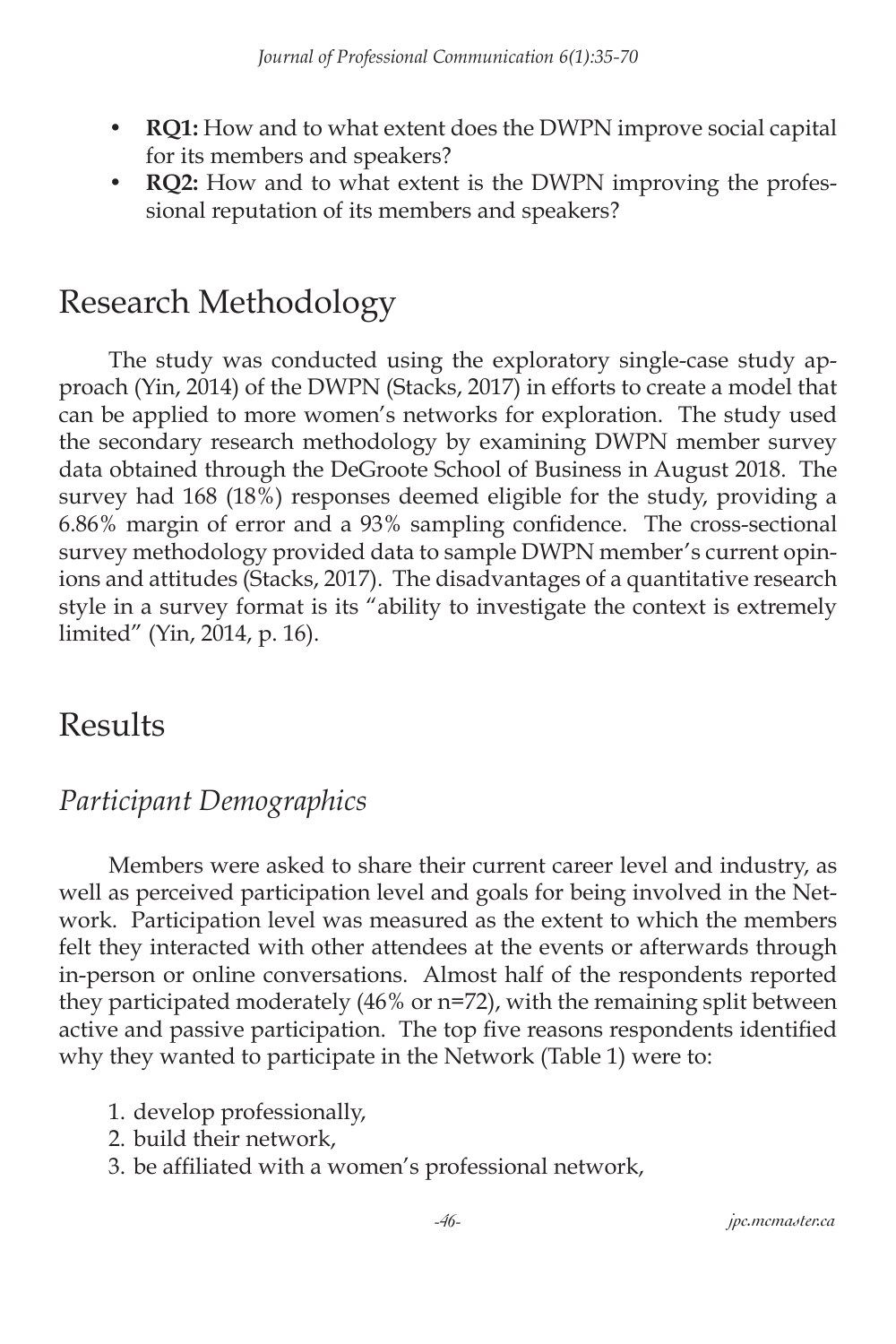- 4. attend events, and
- 5. find female role models.

Also of equal weight but lower in respondent's goals was to position themselves as a thought leader, increase self-confidence, and be inspired to seek a leadership role.

The majority of members held non-executive positions between nonmanagement to senior-management, and founders and owners (such as consultants), with 15% indicating they are in executive level roles (Table 2). A range of industries were represented within the Network apart from law and media which had no representation reported from respondents. Leading industry representation was from financial or insurance services, followed by healthcare and public service, and education (Table 3).

#### **Table 1**

**We would like to know why you personally participate in the DeGroote Women's Professional Network. Please select all statements that apply.**

| <b>Statement choices</b>                              | <b>Response</b><br>percent | Response count<br>$(N=156)$ |
|-------------------------------------------------------|----------------------------|-----------------------------|
| For my professional development                       | 85%                        | 132                         |
| To build my network                                   | 68%                        | 106                         |
| To be affiliated with a women's professional network  | 61%                        | 95                          |
| To attend events                                      | 47%                        | 73                          |
| To find female role models                            | 36%                        | 56                          |
| To position myself as a thought leader                | 31%                        | 48                          |
| To increase my self-confidence                        | 30%                        | 47                          |
| To inspire me to seek a leadership role               | 29%                        | 46                          |
| To be affiliated with the DeGroote School of Business | 23%                        | 36                          |
| To find new clients                                   | 15%                        | 24                          |
| To find a mentor                                      | 14%                        | 22                          |
| To become a mentor                                    | 10%                        | 15                          |
| Other (please specify)                                | 10%                        | 15                          |
| To connect with students                              | 5%                         | 8                           |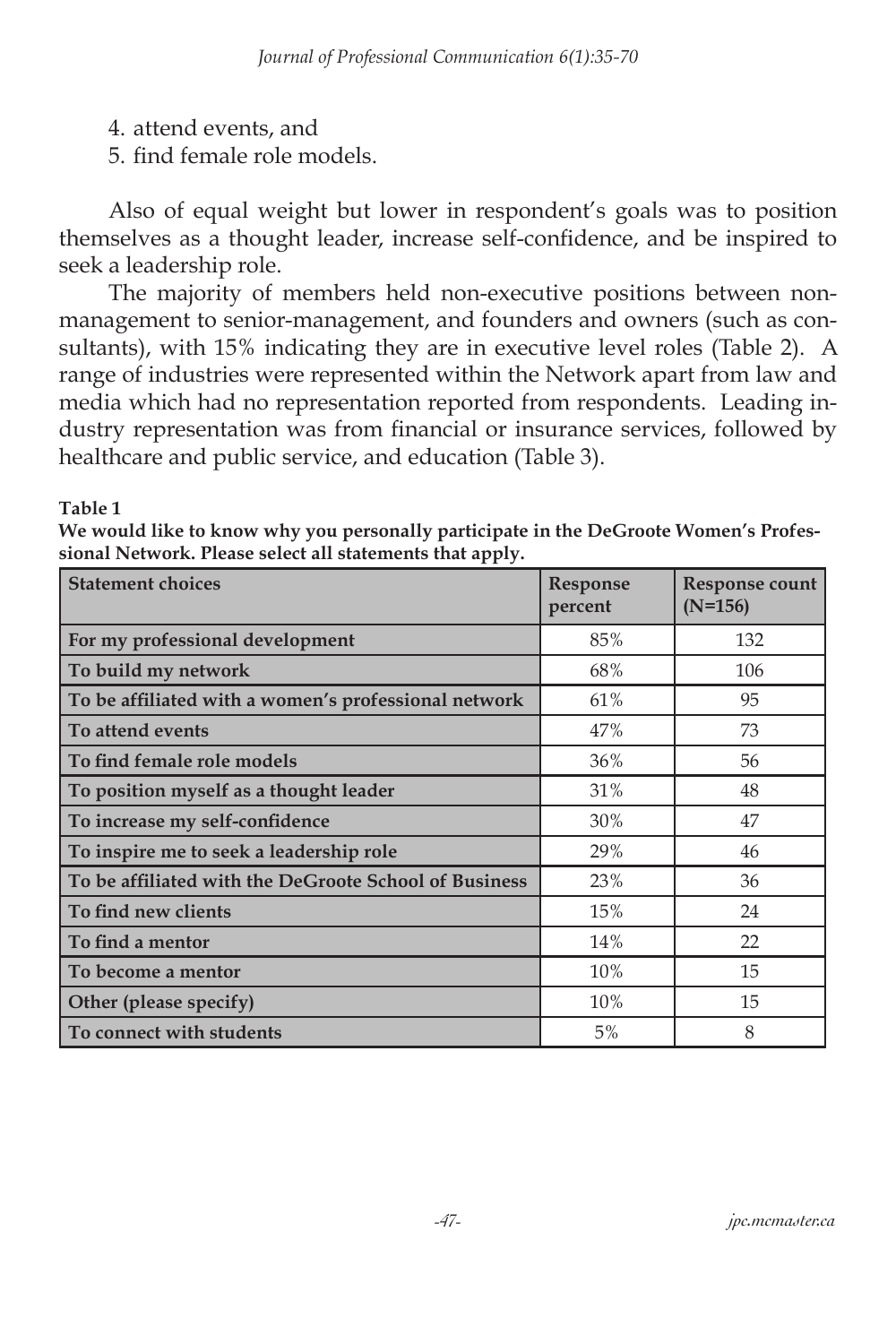**Table 2 What is your current career level?**

| <b>Statement choices</b> | <b>Response</b><br>percent | Response<br>count $(n=165)$ |
|--------------------------|----------------------------|-----------------------------|
| Non-management           | 20%                        | 33                          |
| <b>Manager</b>           | 19%                        | 31                          |
| <b>Senior Manager</b>    | 13%                        | 22                          |
| Founder/Owner            | 13%                        | 22                          |
| Other (please specify)   | 10%                        | 17                          |
| <b>Director</b>          | 9%                         | 15                          |
| C-level                  | 6%                         | 10                          |
| <b>Student</b>           | 5%                         | 9                           |
| <b>Retired</b>           | 4%                         | 6                           |

#### **Table 3**

**Which of the following responses best describes the industry you work in?**

| <b>Industry category</b>                            | <b>Response</b><br>percent | <b>Response</b><br>count $(n=165)$ |
|-----------------------------------------------------|----------------------------|------------------------------------|
| <b>Advertising, or Marketing, or Communications</b> | 8%                         | 14                                 |
| Education                                           | 12%                        | 19                                 |
| Consulting                                          | 4%                         | 6                                  |
| <b>Consumer Goods and Services</b>                  | 2%                         | $\overline{4}$                     |
| <b>Energy or Utilities</b>                          | 2%                         | 3                                  |
| <b>Financial Services or Insurance</b>              | 18%                        | 30                                 |
| <b>Healthcare and Public Service</b>                | 16%                        | 27                                 |
| Human Resources (HR)                                | 2%                         | 3                                  |
| Law                                                 | $0\%$                      | $\Omega$                           |
| <b>Manufacturing or Engineering</b>                 | 7%                         | 12                                 |
| <b>Media or Entertainment</b>                       | $0\%$                      | $\Omega$                           |
| Real Estate, Property, or Construction              | 2%                         | $\overline{4}$                     |
| <b>Retail or Food Industry</b>                      | 2%                         | 3                                  |
| <b>Technology or Information Technology (IT)</b>    | 4%                         | 7                                  |
| <b>Government or Public Sector</b>                  | 7%                         | 12                                 |
| Other (please specify)                              | 13%                        | 21                                 |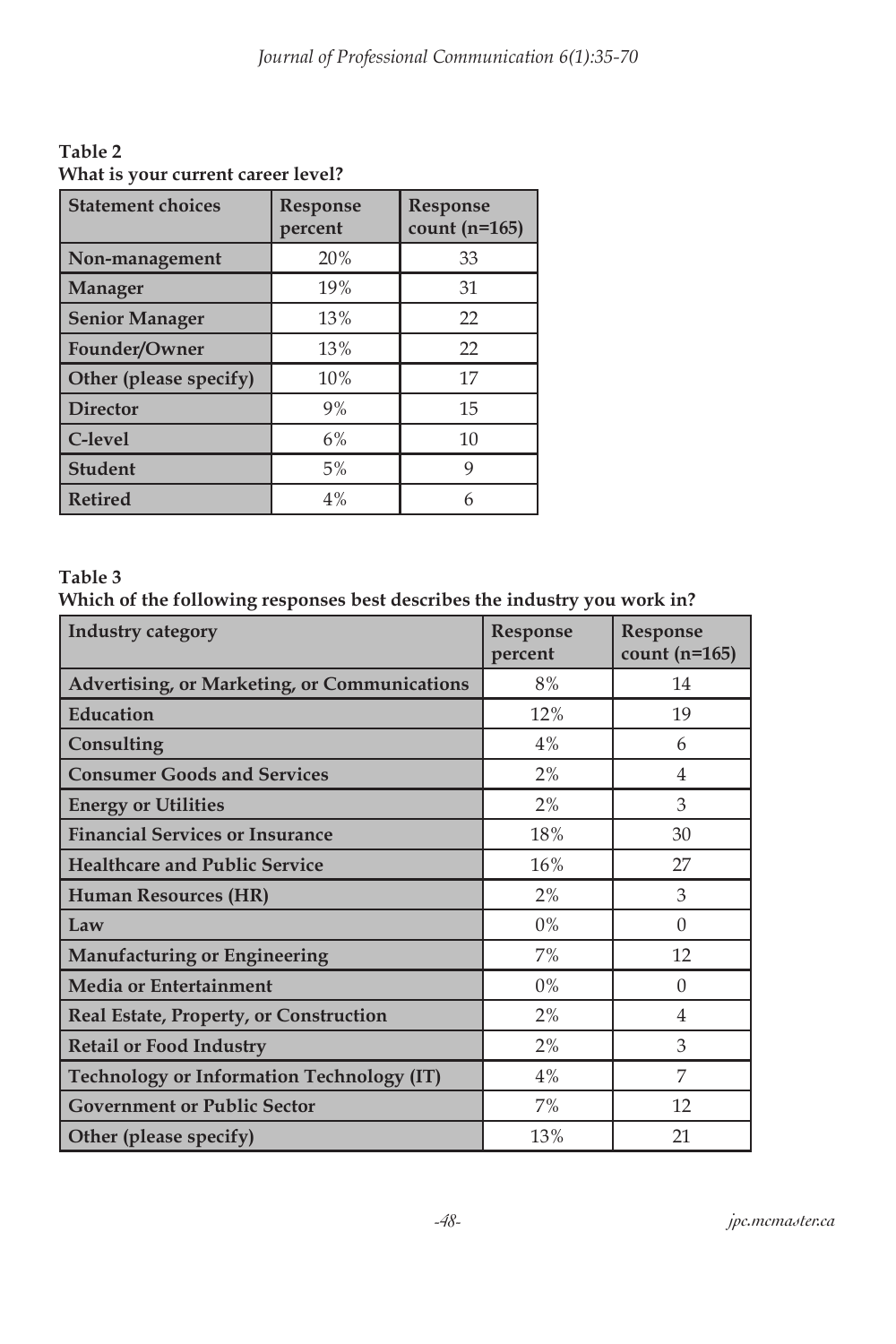## *Research Questions*

**Table 4**

### **RQ1: How and to what extent does the DWPN improve social capital for its members and speakers?**

In efforts to explore how the DWPN improved women's viability for senior leadership, the survey sought to unpack the role of the Network in creating social capital for its members and speakers. About half of the respondents stated they felt their connections increased with 20% (n=31) unsure, and 33% (n=51) feeling they had not. Of those, the majority indicated they gained between one to four contacts (Table 4). Further questions examined if these connections were beneficial to the members' careers and attempted to measure the strength of these connections. The results showed 38% (n=58) of respondents felt their connections were beneficial with 42% (n=64) being unsure. With respect to the quality of these connections, just under half of respondents felt their connections were weak or slightly weak, compared to 19% who felt they were slightly strong or strong (Table 5). This indicated most of the interactions between members and their connections took place during a DWPN event.

| <b>Statement choices</b> | <b>Response</b><br>percent | Response<br>count $(n=153)$ |
|--------------------------|----------------------------|-----------------------------|
| <b>None</b>              | 29%                        | 45                          |
| $1-4$                    | 46%                        | 71                          |
| $5-9$                    | 13%                        | 20                          |
| $10 - 15$                | 5%                         |                             |
| $16 - 20$                | $1\%$                      |                             |
| More than 20             | $1\%$                      |                             |
| I prefer not to disclose | 4%                         |                             |

| How many connections do you feel you have gained through the DWPN? |  |  |  |
|--------------------------------------------------------------------|--|--|--|
|--------------------------------------------------------------------|--|--|--|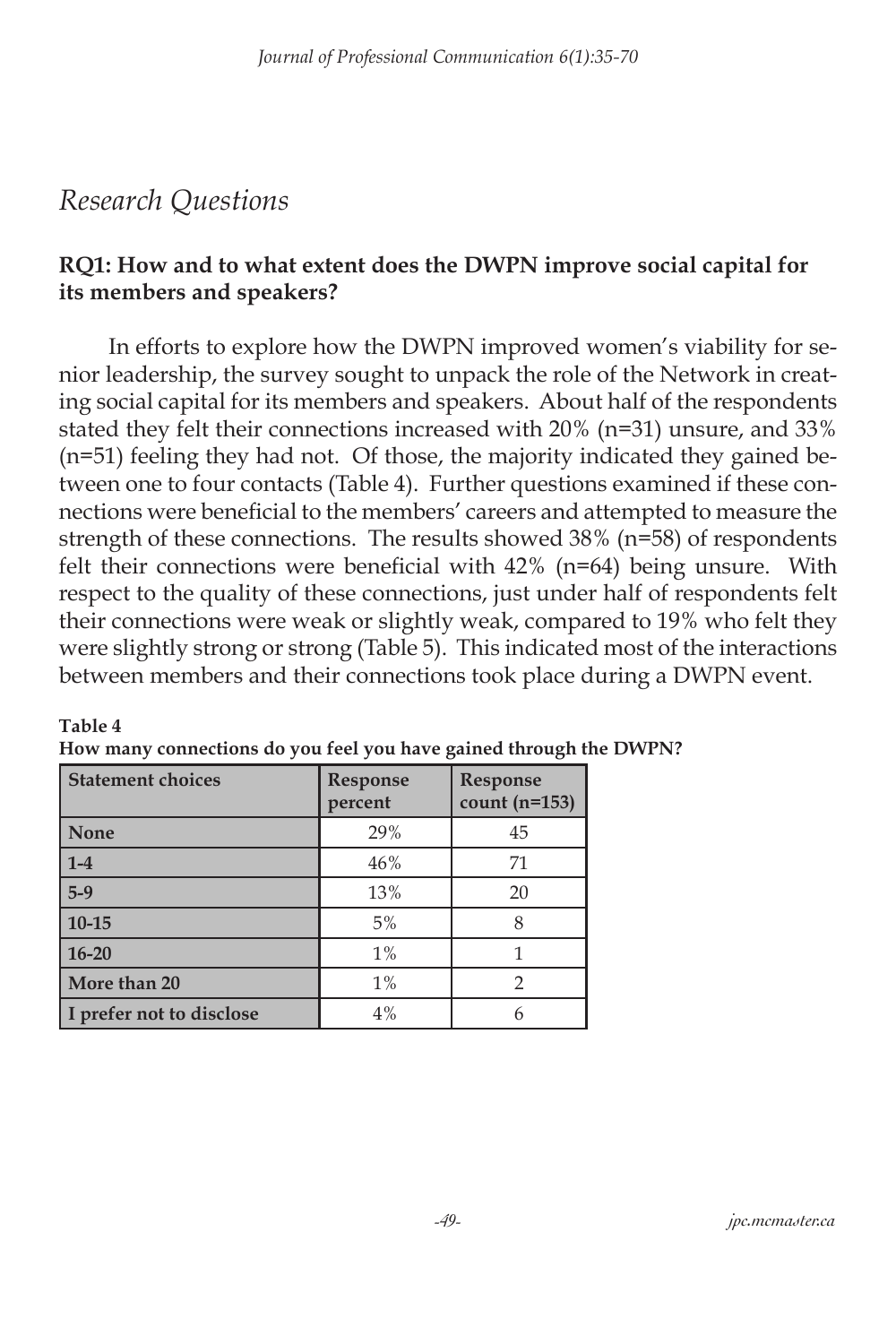**Table 5 On average, how would you rate the quality of these connections?**

| <b>Statement choices</b>                                                                  | <b>Response</b><br>percent | <b>Response</b><br>count<br>$(n=153)$ |
|-------------------------------------------------------------------------------------------|----------------------------|---------------------------------------|
| Weak (Say hello to connection(s) at the network with small-<br>talk only.)                | 25%                        | 38                                    |
| <b>Slightly weak</b>                                                                      | 20%                        | 30                                    |
| Medium (Engage or follow connection(s) through social<br>media)                           | 22%                        | 34                                    |
| <b>Slightly strong</b>                                                                    | 9%                         | 14                                    |
| Strong (Speak to connection(s) outside of the network<br>through meaningful touch points) | 10%                        | 15                                    |
| Not sure                                                                                  | 14%                        | 22                                    |

When asked for suggestions on ways the DWPN could support members in building their networks, respondents offered suggestions surrounding networking exercises, mentorship programs, and small group environments (Table 6).

#### **Table 6**

**Do you have any suggestions for ways that the DWPN could support members in building their networks?**

| Participant responses                                                                                                                                                                                                                     |
|-------------------------------------------------------------------------------------------------------------------------------------------------------------------------------------------------------------------------------------------|
| Networking exercises especially for those that have difficulty or to break out those that come in<br>groups.                                                                                                                              |
| More activities during the event to encourage participants to meet and interact (ice breakers/breakout<br>session)                                                                                                                        |
| Encourage group exercises at tables and sharing of names, etc. It is difficult for someone attending on<br>their own to mingle with others that are attending with another person.                                                        |
| I think offering other types of programs such as mastermind groups, mentorship opportunities, etc.<br>may be beneficial in building networks as well as increasing leadership potential, confidence, position-<br>ing of reputation, etc. |
| Let the women spend time getting to know one another prior to the talk and inviting all of the Facul-<br>ties. Ensure diversity of backgrounds amongst the group.                                                                         |

Ambassadors who can introduce people and help break the ice.

Having more frequent events.

Is there a mentorship program, or smaller groups for women empowerment that we could perhaps meet virtually once a month to discuss our goals and garner suggestions from the group?

Create some opportunities for actual networking and using mixing exercises.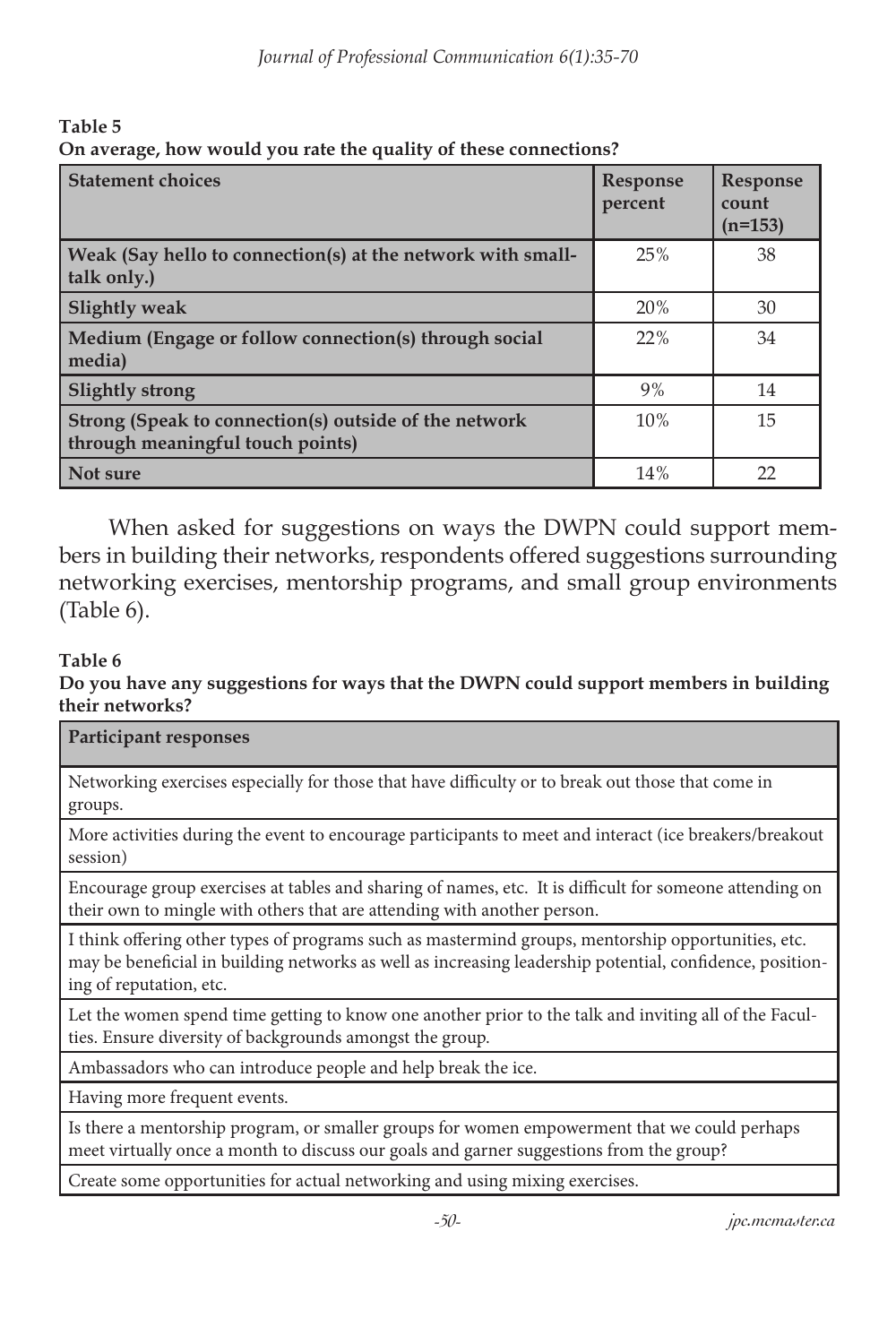Matching people up at tables with similar interests/backgrounds/roles

People are naturally shy. If you want to build networks, you have to facilitate small groups that share backgrounds stories etc. The small groups should include mixture of career levels.

Rather than just open networking, table discussions provide more opportunities for valuable interaction, especially for those who are introverts.

Ambassadors who can introduce people and help break the ice.

Almost all respondents agreed (90% or n=138) the DWPN exposed them to positive role models with 45% (n=69) indicating they have a mentor and 54% (n=83) indicated they mentored someone formally or informally. In attempt to understand what kind of role models the members would prefer to be exposed to, respondents were asked what type of speakers they felt they most benefit from. Most respondents indicated they preferred female speakers to male (Table 7).

#### **Table 7**

**What type of speakers do you feel you benefit most from? (Please check all that apply)**

| <b>Statement choices</b>                                                                                                                              | Response<br>percent | <b>Response</b><br>count $(n=153)$ |
|-------------------------------------------------------------------------------------------------------------------------------------------------------|---------------------|------------------------------------|
| Women with interesting career or personal stories                                                                                                     | 85%                 | 130                                |
| Women who share personal or professional development<br>advice (i.e. how to be more confident, how to achieve<br>work-life balance, how to negotiate) | 78%                 | 119                                |
| <b>Female executives</b>                                                                                                                              | 76%                 | 116                                |
| <b>Female entrepreneurs</b>                                                                                                                           | 70%                 | 107                                |
| Men with interesting career or personal stories                                                                                                       | 44%                 | 68                                 |
| Men who share personal or professional development<br>advice (i.e. how to be more confident, how to achieve<br>work-life balance, how to negotiate)   | 37%                 | 57                                 |
| Male entrepreneurs                                                                                                                                    | 32%                 | 49                                 |
| <b>Male executives</b>                                                                                                                                | 27%                 | 42                                 |
| Other (please specify)                                                                                                                                | 7%                  | 11                                 |

To determine if the DWPN, a network designed exclusively for women, provided exclusive benefits, participants were asked if they also participated in mixed-gender networks. The majority did  $(74\% \text{ or } n=114)$  with 20%  $(n=31)$ indicating they did not. Of those who participated in mixed-gender networks, 57% (n=89) indicated the benefits were similar with only 15% (n=24) indicating they felt they were not similar to an exclusive women's only network.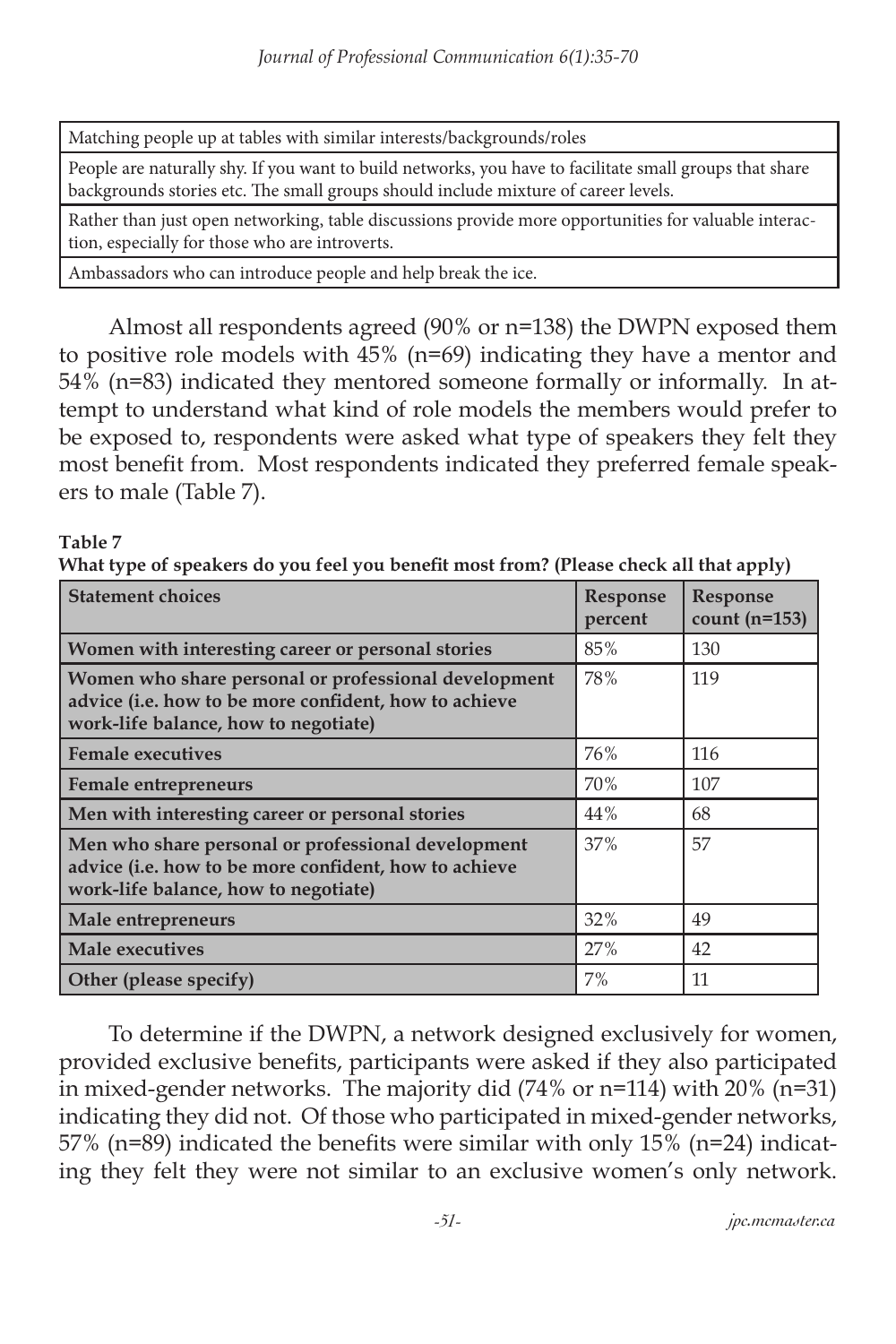When asked if respondents' organizations had specific programs to support the training of women for leadership or support gender equality 54% (n=82) indicated they did not, with 18% (n=28) being unsure. Only 28% (n=43) of respondents felt their organization had female-specific support programs.

#### **RQ2: How and to what extent is the DWPN improving the professional reputation of its members and speakers?**

Respondents shared they predominately communicate about their attendance at the event and insights gained from the presentation and other attendees. Scoring lower on the minds of respondents as things to communicate about were connections made at the events and acknowledgement of their DWPN membership (Table 8).

#### **Table 8**

**Do you communicate any of the following about DWPN on social media or in person? Check all that apply.**

| <b>Statement choices</b>                                                                                                             | <b>Response</b><br>percent | <b>Response</b><br>count<br>$(n=155)$ |
|--------------------------------------------------------------------------------------------------------------------------------------|----------------------------|---------------------------------------|
| Your attendance at the event(s)                                                                                                      | 60%                        | 93                                    |
| Insights gained from the speaker(s)/presentation(s)                                                                                  | 54%                        | 85                                    |
| Insights gained from other attendees/audience                                                                                        | 26%                        | 41                                    |
| Information about the event details, food, or venue information                                                                      | 26%                        | 40                                    |
| <b>Connections made</b>                                                                                                              | 23%                        | 36                                    |
| Acknowledgement that you are a member of DWPN in at least<br>one professional location (LinkedIn, resume, social media, bio,<br>etc) | 19%                        | 29                                    |
| Not sure                                                                                                                             | 17%                        | 26                                    |
| Other (please specify)                                                                                                               | 9%                         | 14                                    |

Respondents were asked to evaluate the effect participating in the Network has on their reputation. Most respondents felt it had a positive (64% or n=100) effect, with 21% (n=33) feeling neutral. No respondents felt it had a negative effect on their professional reputation. There was little variation for the reasons how respondents felt the DWPN has helped to build their reputation. Of the suggested survey responses listed in Table 9, approximately half of those surveyed felt these metrics were applicable, except for "positively shifting others perception of you" which only received a 24% endorsement.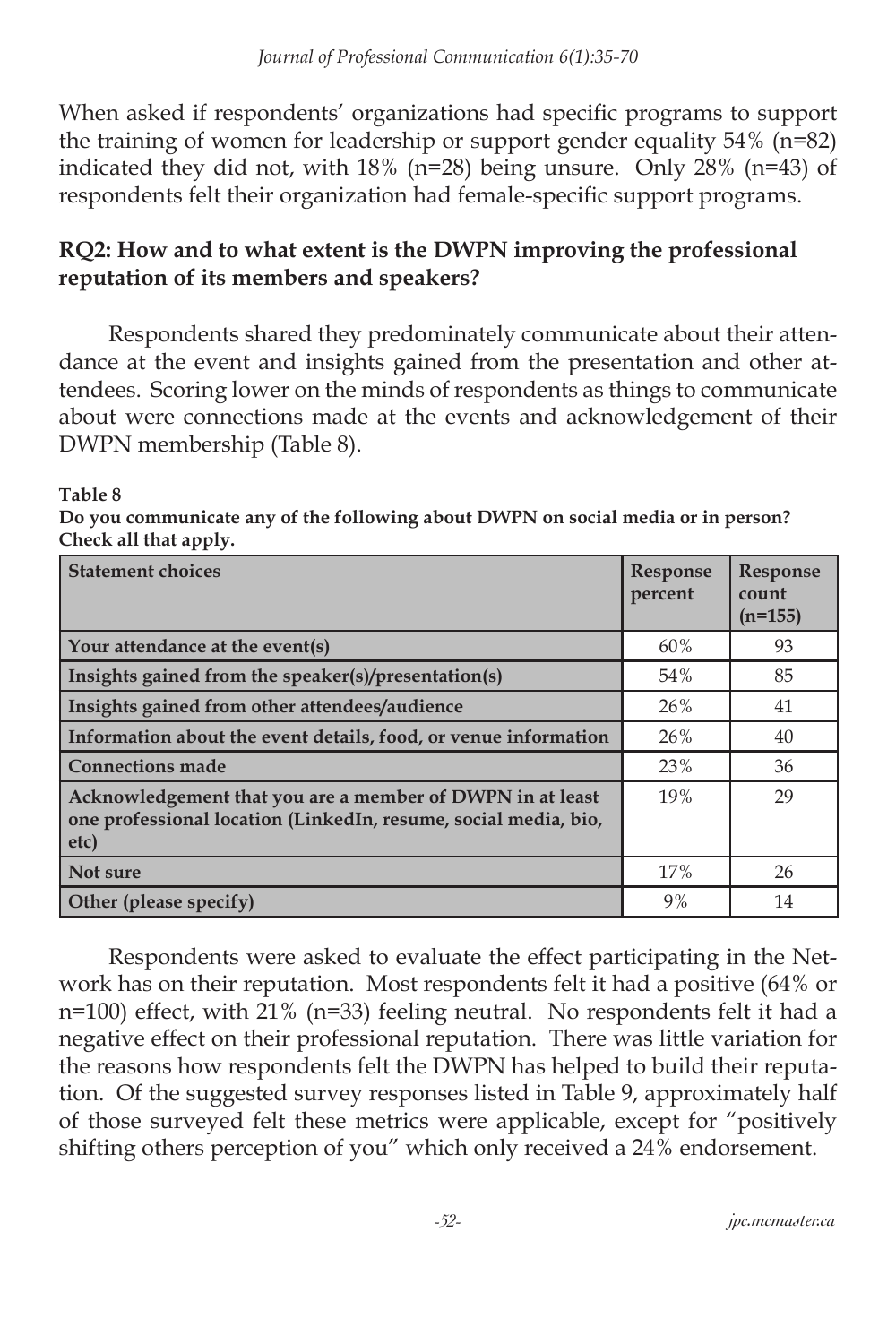**Table 9** 

**Do you feel the DWPN has helped to build your professional reputation by any of the following metrics? (Please check all that apply)**

| <b>Statement choices</b>                                               | Response<br>percent | <b>Response</b><br>count<br>$(n=155)$ |
|------------------------------------------------------------------------|---------------------|---------------------------------------|
| Empowering you to engage in self-promotion                             | 54%                 | 85                                    |
| <b>Building your confidence</b>                                        | 53%                 | 83                                    |
| Supporting your capacity as a leader                                   | 44%                 | 69                                    |
| Supporting your reputation as a well socially-<br>connected individual | 40%                 | 62                                    |
| Positively shifting others perception of you                           | 24%                 | 37                                    |

The survey asked respondents to share how they felt participating in the DWPN effects their reputation. Of the 163 responses received, the following themes emerged:

- 1. perceived value of obtaining social capital and feeling connected to others,
- 2. being affiliated with a reputable professional network,
- 3. regarded as active in the business community,
- 4. being viewed as someone who supports female initiatives, and
- 5. increasing visibility as someone who continues to develop professionally.

## **Discussion**

## *Participant Demographics*

The DWPN membership represents a wide-range of industries and career levels therefore offering its members both bridging and bonding social capital (Putnam, 2000). Most respondents felt they were moderate participants and 23% felt they were active participants — which indicates they engage with each other beyond the events. This continued engagement is essential for cultivating relationships that build social resources and capital — key variables for career success (Seibert et al., 2001).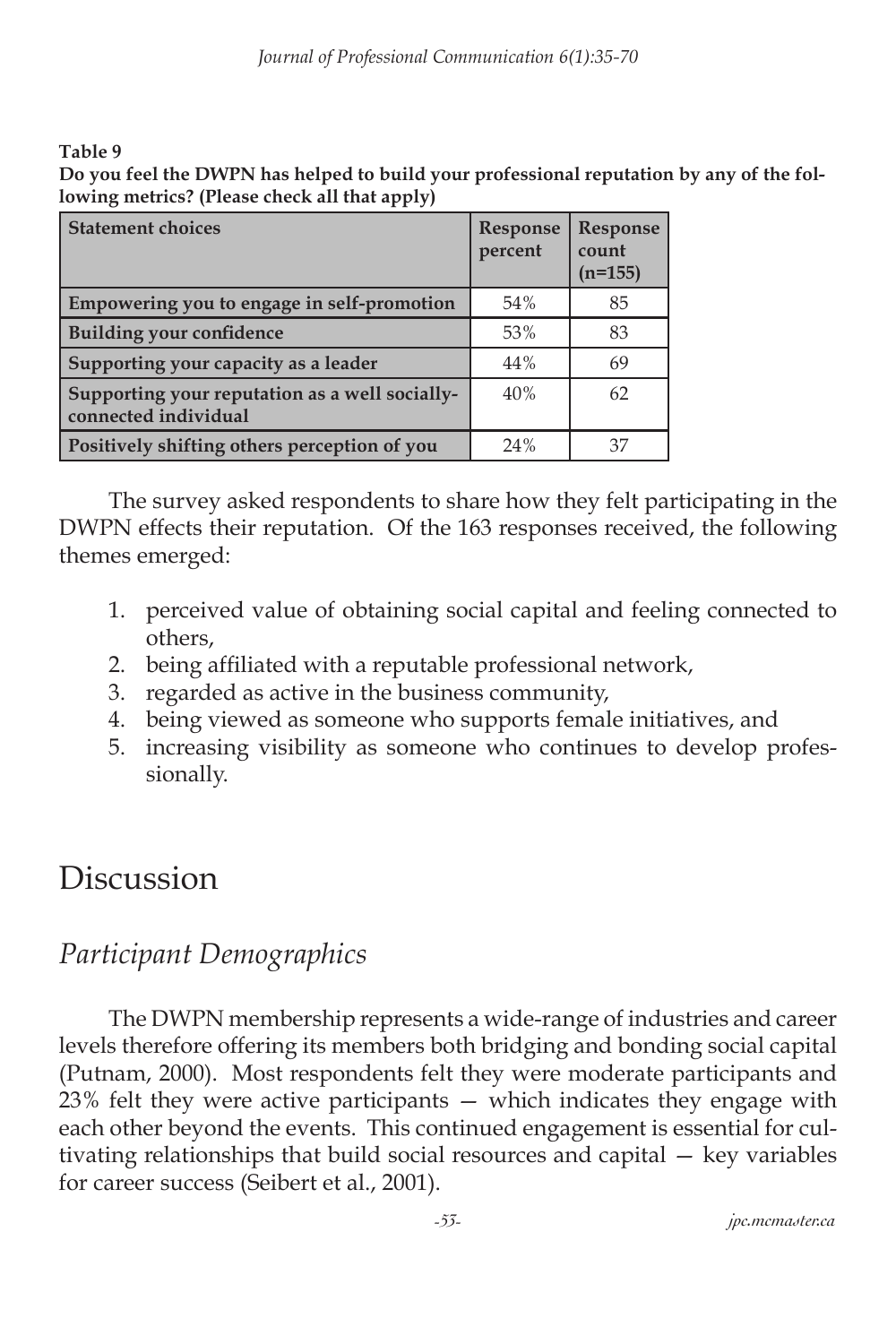Of the reasons respondents gave for participating in the Network, professional development (in terms of leadership training, decision-making, and critical-thinking), network building, and role models are areas in which research verifies women need support to progress to the leadership track (Catalyst, 2013; Hoyt & Murphy, 2016; KPMG, 2015). Research also confirms women's networks, when structured purposefully, can be the appropriate channel for providing this support (Brass et al., 2014; Di Meglio, 2016; Donnellon & Langowitz, 2009; Glass & Cook, 2016; Hoyt & Murphy, 2016). In addition, members equally rated the following goals of lower importance: positioning themselves as a thought leader, increasing self-confidence, and being inspired to seek a leadership role. According to the KPMG study (2015) all three of these factors are necessary for grooming women for senior leadership. Therefore, while member's may not immediately recognize their importance, it is of value of women's networks to intentionally design their activities to include more development in these areas to support the women's leadership pipeline.

#### **RQ1: How and to what extent does the DWPN improve social capital for its members and speakers?**

The career-level data revealed the majority of DWPN members were in growth positions with 15% in director or c-level positions. (Considering the limited roles available in leadership positions, this is a strong executive presence within the Network's membership.) Research reveals keys to success for women are female role models, connection to powerful contacts, and development of mentor relationships with people who can advance them professionally (Brass, 1985; Kalbfleisch & Cody, 2012; Olian et al., 1988; Schein, 1978). Therefore, it is essential to the network's efficacy to have executive-level members to provide these keys to success. Further, without these executive women present, the kind of social capital available to most members is limited to bonding—which bolsters their narrower selves as opposed to bridging, which connects them to more influential networks (Putnam, 2000). Bonding or lateral connections can be beneficial to one's career if they provide loyalty, peer reference, support, and act as a bridge between social groups or industries with abilities to offer different resources (Donnellon & Langowitz, 2009; Putnam, 2000). These results also provide evidence to bolster the theory that the primary value of generic women's networks is to provide support and a safe space for members (Donnellon & Langowitz, 2009; Krawcheck, 2013).

In addition to building strategic connection types, research supports in-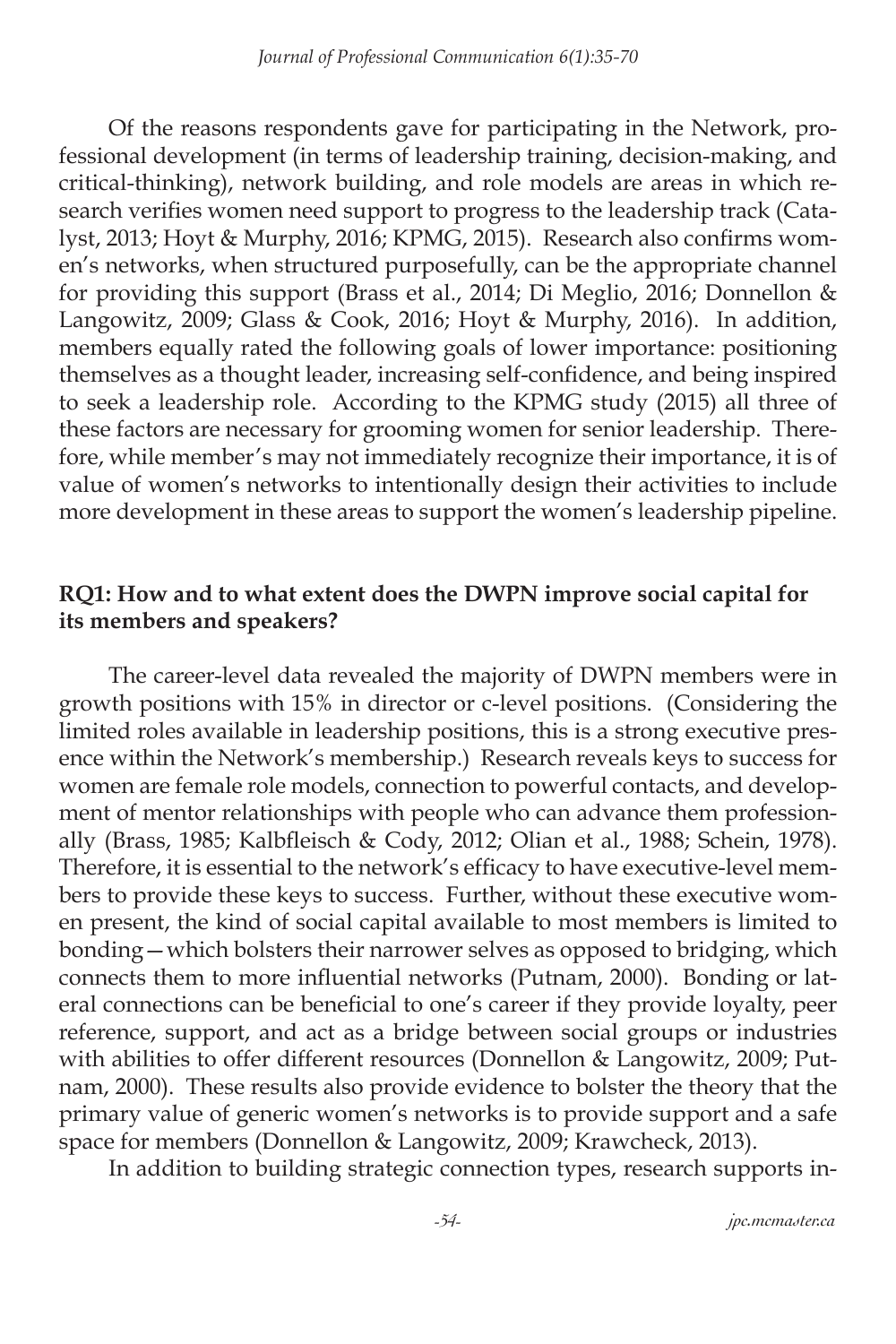creasing connections benefits members by providing social influence that can be leveraged to improve their organizational reputation (Hall et al., 2004; Seibert et al., 2001; Tsui, 1984). Qualitative responses provided suggestions on how the Network could support members in building their connections. Congruent with academic research suggestions, for the Network to create value in this capacity respondents asked for: a higher frequency of events, networking exercises, recommended connections of interest (both similar and diverse), and creation of intimate environments to allow participants to open-up.

Survey results revealed nearly unanimous support in favor of the DW-PN's ability to expose women to positive role models which research indicates is pivotal to breaking the glass ceiling (Brown et al., 2015; Hoyt & Murphy, 2016). However, comparing responses from creating useful connections, the researcher assumes this was meant in term of exposing members to positive role model speakers rather than other members in attendance. This is supported by the results of the speaker gender preference, where 70–85% of respondents selected preference for speakers who were female executives or females with interesting careers or stories as opposed to 27–44% selecting males with these same characteristics. These results corroborate the research on the necessity of exposing women to other successful women and maintain exposure and connection to male leaders (Brady & McGregor, 2007; Brass, 1985; Brown et al., 2015; Cukier et al., 2012; Hoyt & Murphy, 2016; Ibarra, 1993; Schein, 1978).

Finally, half of the respondents had mentors and were interested in mentoring which research presents as essential for advancing to senior leadership roles (Kanter, 1977; Seibert et al., 2001; Sheehy, 1976; Yates et al., 2014). Yet a lacuna exists with the respondent's reasons for participating in the DWPN. Here, only 10% indicated they were interested in becoming a mentor and only 14% were interested in finding a mentor. It's worth restating research shows "almost without exception" (Sheehy, 1976, p.34) women who advance in their careers are guided by mentors (Brass et al., 2004; Kanter, 1977; O'Neil, Hopkins, & Sullivan, 2011; Sheehy, 1976).

Although research supports the theory peer-to-peer mentorship relationships have a high probability of developing from women's networks (Phillips-Jones, 1983), this study alluded to the problems Kalbfleisch & Cody (2012) pointed out, which is women naturally excel at developing social friendships yet struggle to develop mentor relationships to advance themselves professionally. (This point can be supported by the lack of women who believe their connections will help to advance them professionally.) This study further contributes to this theory by suggesting women may lack the understanding of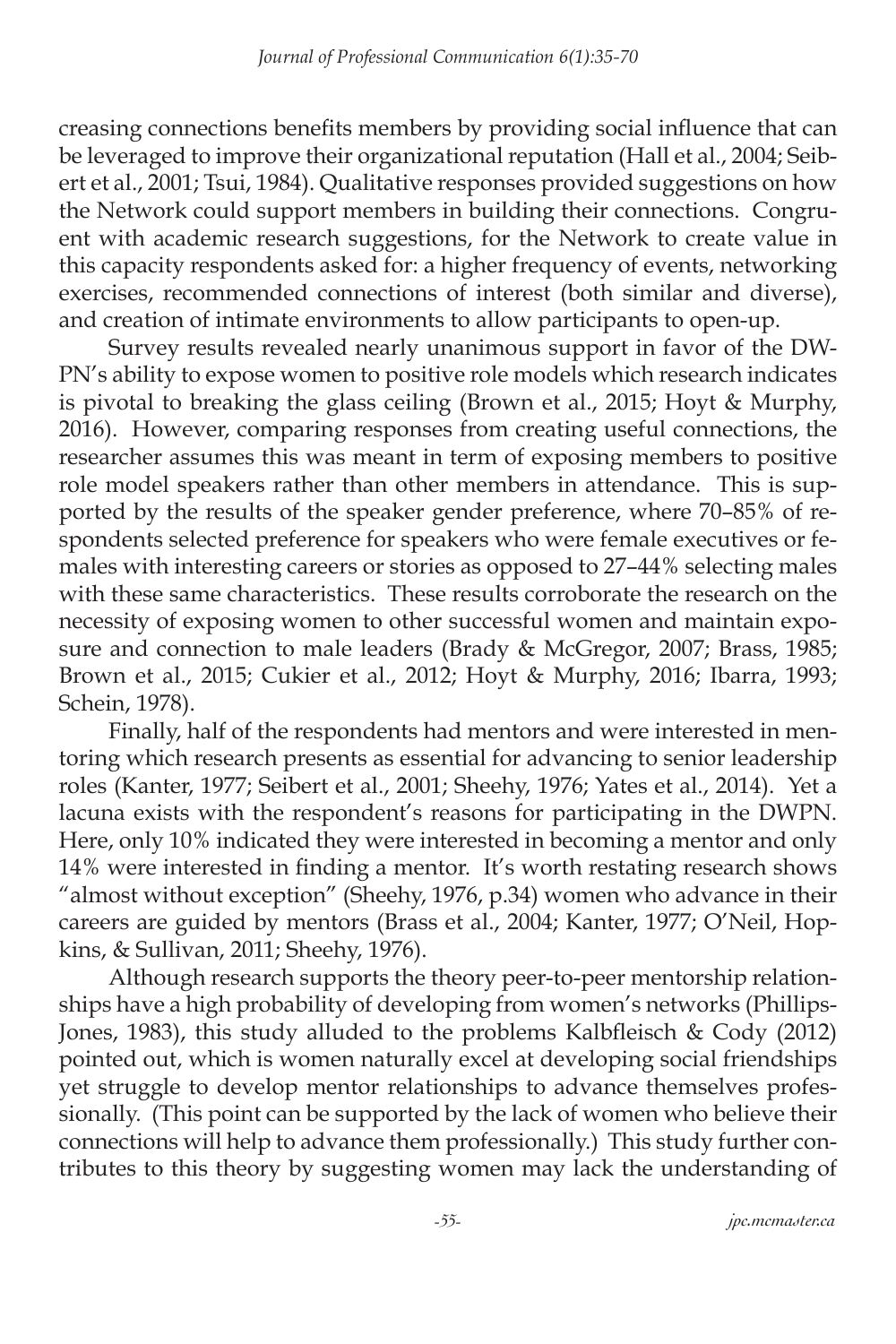the importance of procuring a mentor in the first place. This presents an opportunity for women's networks to provide this valuable instruction.

### **RQ2: How and to what extent is the DWPN improving the professional reputation of its members and speakers?**

While two thirds of respondents felt participating in the Network had a positive effect on their reputation, they seemed to struggle with evaluating how or to what extent. Participants also seemed unsure of how to create communication opportunities from the events to build their reputation. From the qualitative responses, 22 felt they were unsure with how the Network affects their reputation with two respondents admitting they had never thought about the "impact on my reputation." This is concerning as Hall et al. (2004) suggested reputation is developed from social networks, and based on this survey, the respondents hadn't thought about its significance. In addition, there is an abundance of research that speaks to the importance of cultivating and managing one's leadership identity, yet it appears this message has not been understood by the publics (George, 2003; Goffee & Jones, 2005; Irvine & Reger, 2006; Sinclair, 2005). Further, a good reputation is important for attracting resources and attention from those who matter (Brosseau, 2018; Fombrun & van Riel, 2003). This study may also act as support for the public opinion that networks are viewed by members as simply "social gatherings" as opposed to a strategic career advancing function (Brady & McGregor, 2007).

Half of respondents felt the DWPN improved their reputation by empowering them to engage in self-promotion and build their confidence. This is consistent with the results of the KPMG (2015) study of the most important ways to groom women for senior leadership. Just under half of respondents felt the DWPN supported their capacity as a leader and reputation as a wellconnected individual, which again, is backed by research as key variables in relation to career success (Seibert et al., 2001). Most concerning is the minimal number of respondents who felt the DWPN positively shifted other's perceptions of themselves. Research indicates the primary barriers for women obtaining leadership roles is the perception they are incapable and their lack of reputation building efforts (Anderson et al., 2015; Brown et al., 2015; Eagly & Carli, 2003; Eagly & Karau, 2002). This identifies a need for the DWPN to build awareness with its members regarding the importance of perception and reputation.

Through qualitative responses, respondents shared that they valued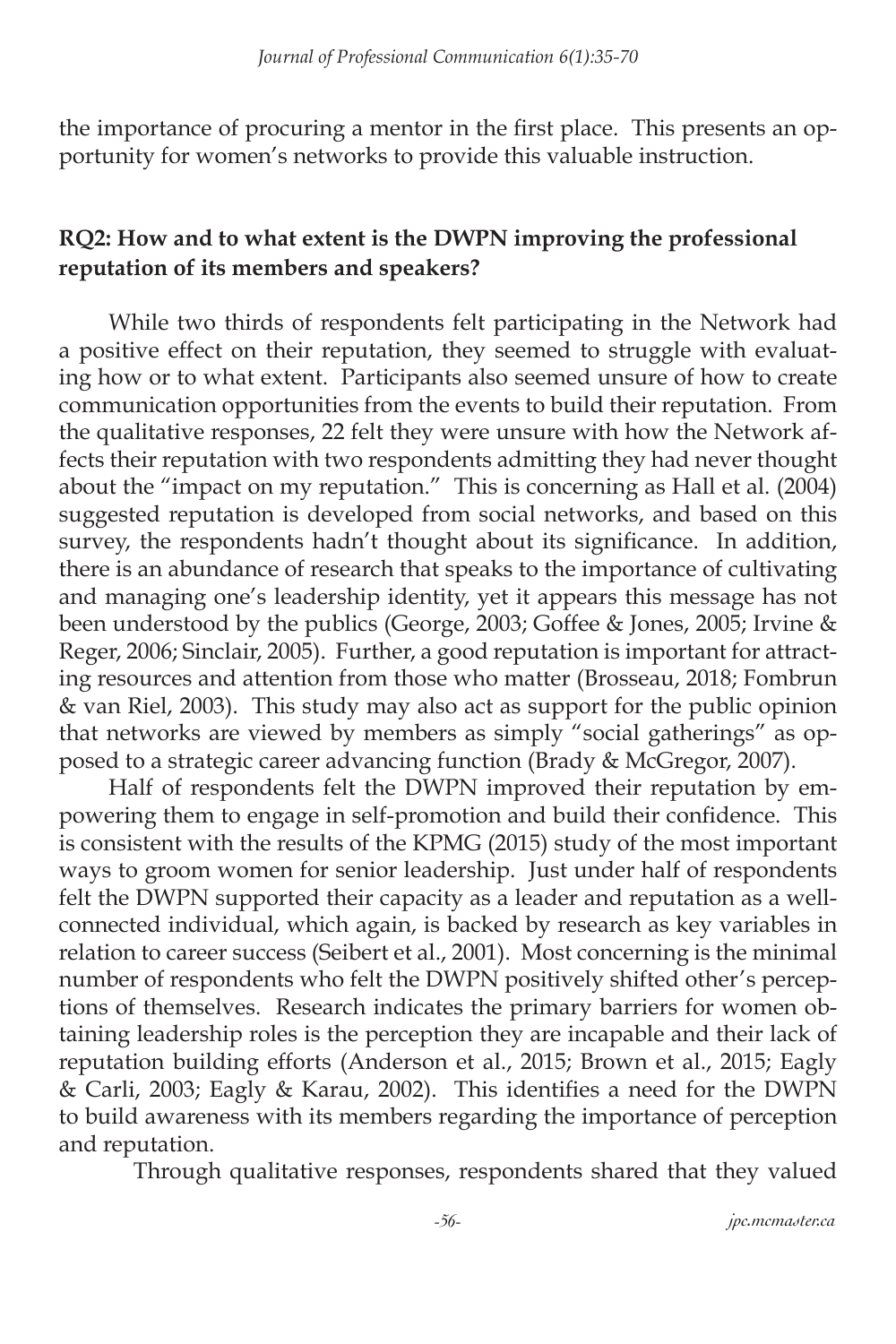the Network's ability to build their reputation by helping to position them as someone who is (1) connected to a reputable women's network (prestige with being affiliated with a University), (2) obtaining ongoing professional development, (3) making new connections, and (4) engaged in the business community. The study suggest that affiliation with a women's network leads to a positive reputation effect, but further research is needed to measure the extent of this claim. A few select qualitative responses from members demonstrating the Network's reputational effect are listed in Table 10.

#### **Table 10**

**Share with us how you feel that participating in the DWPN affects your reputation.**

#### **Participant response**

It positions me as someone who is highly connected, engaged in the business community, per using professional development, and who supports women in business and leadership.

Building and nurturing a quality intellectual network of women.

People view me as part of a reputable and organized professional group.

People are more aware of my interest in learning from others about leadership and therefore, their perceptions of me are shifting.

I think the DWPN is highly regarded in the business community, and it helps my professional reputation to be present at the events.

# Conclusions and recommendations

The findings from this case study suggests women's networks — when structured strategically — can contribute to the female leadership pipeline by providing opportunities and instruction in the areas of social capital (including role models and mentoring) and reputation.

## *Social Capital*

Research demonstrates the value of building social capital and its importance for advancing women onto the leadership track. The study supports the DWPN's ability to provide both bridging and bonding connections through the wide range of industry and career-level representation. While the case study revealed DWPN members were successful in increasing their connections and moderately successful at continuing to build their relationships outside of the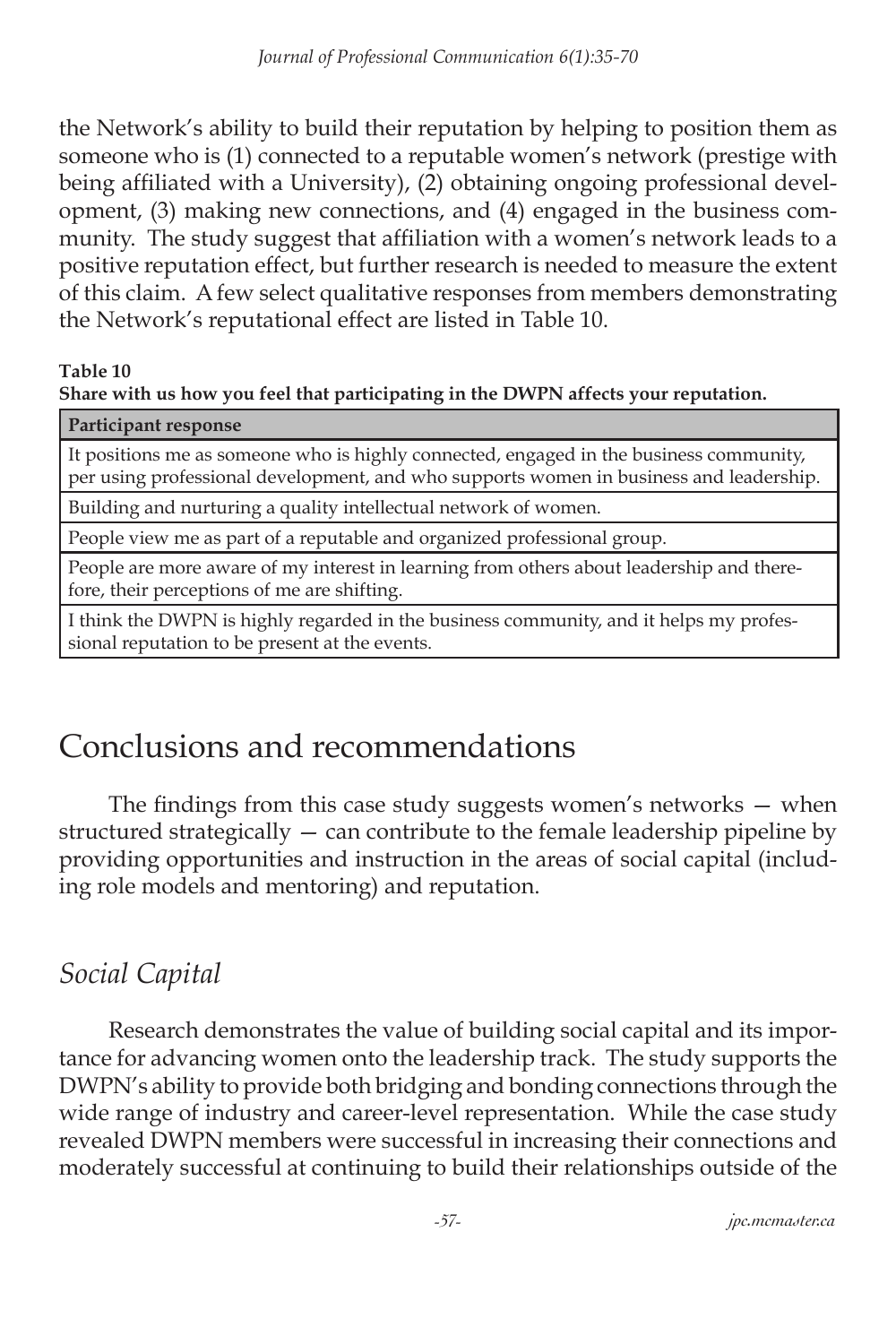events, the study also alluded to women's need for additional structure and encouragement to cultivate these relationships. As a deliverable, the study's findings suggest the following seven recommendations for the Network to improve member's effectiveness in creating richer connections:

- 1. Networking exercises. Providing networking ice breakers, staff to introduce members to others of similar or diverse backgrounds, attendance lists or lists of recommended contacts.
- 2. Offering small "in-event" experiences such as breakout sessions, table discussions, and audience participation exercises.
- 3. Offering additional small group environments so participants could feel comfortable opening up to others such as dinner parties, salon events, show & tell opportunities, and mastermind sessions.
- 4. Offering mentorship programs.
- 5. Offering events regularly.
- 6. Creating an online member group.
- 7. Creating a newsletter to highlight members.

## *Role Models*

The Network rated high on its ability to produce positive speaker role models which supports the research findings of the need to continue to expose women to successful females over males. The findings from this study also suggest the Network should focus on the following presentation themes to support women's leadership aspirations:

- building reputation and thought leadership,
- importance of mentorship and sponsorship,
- increasing self-confidence, and
- role models to inspire women to seek a leadership position.

## *Mentorship*

The study supports the theory women struggle at developing professional mentorship relationships despite their willingness to participate in such an arrangement. Specifically, the study infers a possible disconnect between a member's willingness to participate in a mentorship arrangement and pro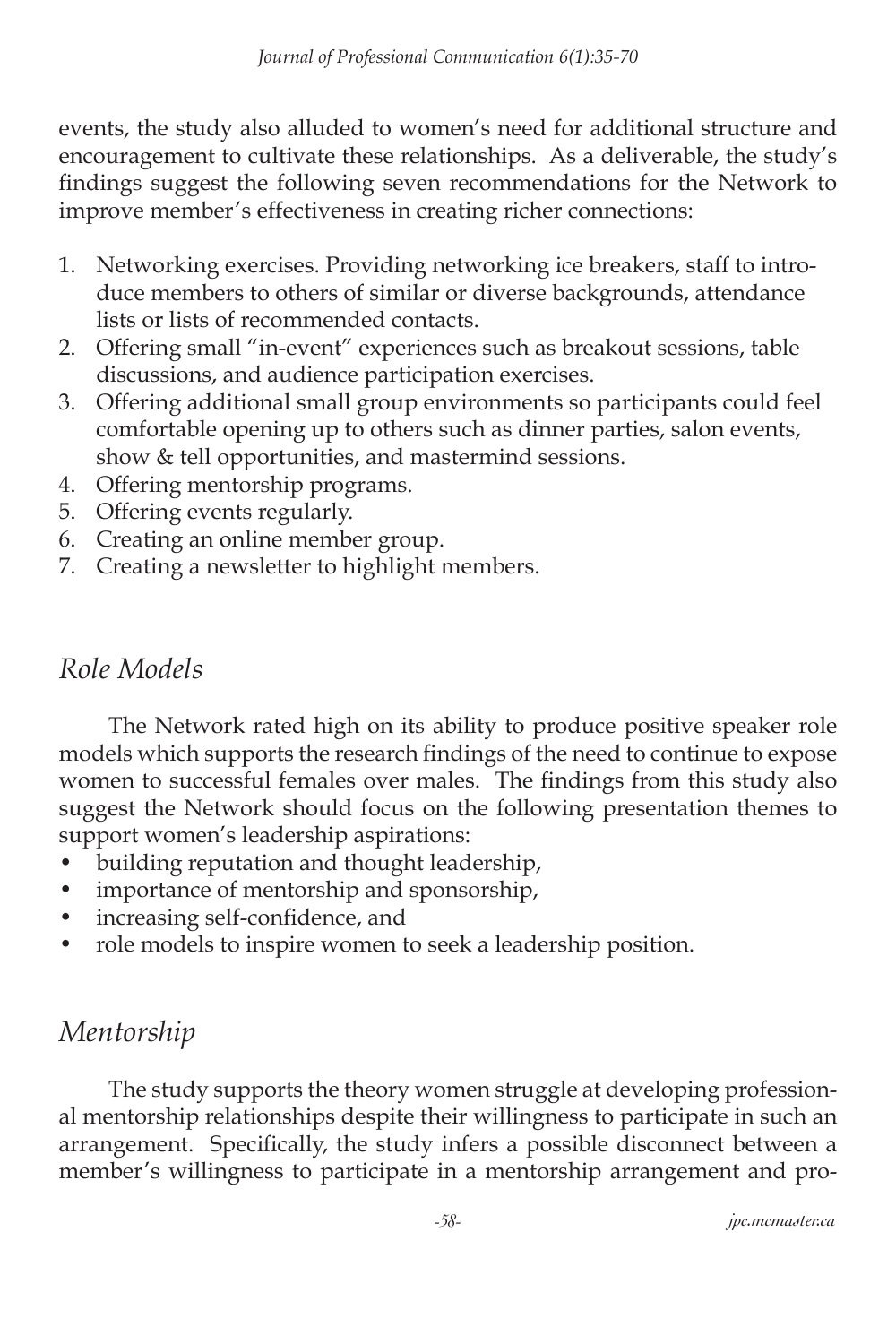actively procuring a mentor or mentee. Since research indicates mentorship is critical for advancing to leadership roles (Kanter, 1977; Seibert et al., 2001; Sheehy, 1976; Yates et al., 2014), this research suggests that women's networks provide this service and educate its members on its importance and value.

### *Reputation*

This study suggests affiliation with a women's network on its own does not elevate a women's standing in the same way as being a part of an elite or exclusive club or group. (Although, since the DWPN is affiliated with a reputable University, there was an additional positive reputation factor that may not be applicable to other women's networks.)

From a member's perspective, the study found the DWPN offered value for a member's reputation by creating opportunities for visibility for members as who continue to professionally develop, seek new connections, and engage in the business community. Consistent with research on the function of women's networks, the study supported the DWPN's ability to act as a safe space for women to self-promote and build confidence. The study also suggested the Network's speakers accrued a positive reputational effect for their engagement. Further research is necessary to understand if this is unique in comparison to other speaking opportunities.

Conversely, the study revealed members were unsure of how to build their professional reputation with qualitative responses suggesting many are not actively building their own reputation. As research addresses the importance of cultivating one's leadership identity (George, 2003; Goffee & Jones, 2005; Irvine & Reger, 2006; Sinclair, 2005), the study suggests that women's networks can be of value to members by providing coaching in this area.

Overall, this study supported the literature review's alarm that women are not actively cultivating their reputation to their detriment. The study's findings suggest women's networks need to actively pay attention to how they are supporting their members reputationally to strategically provide reputation development training to increase their member's leadership potential.

### *Suggested model for a women's professional network*

For a network to support the advancement of women to leadership roles, the findings of this study (in conjunction with the literature review) suggested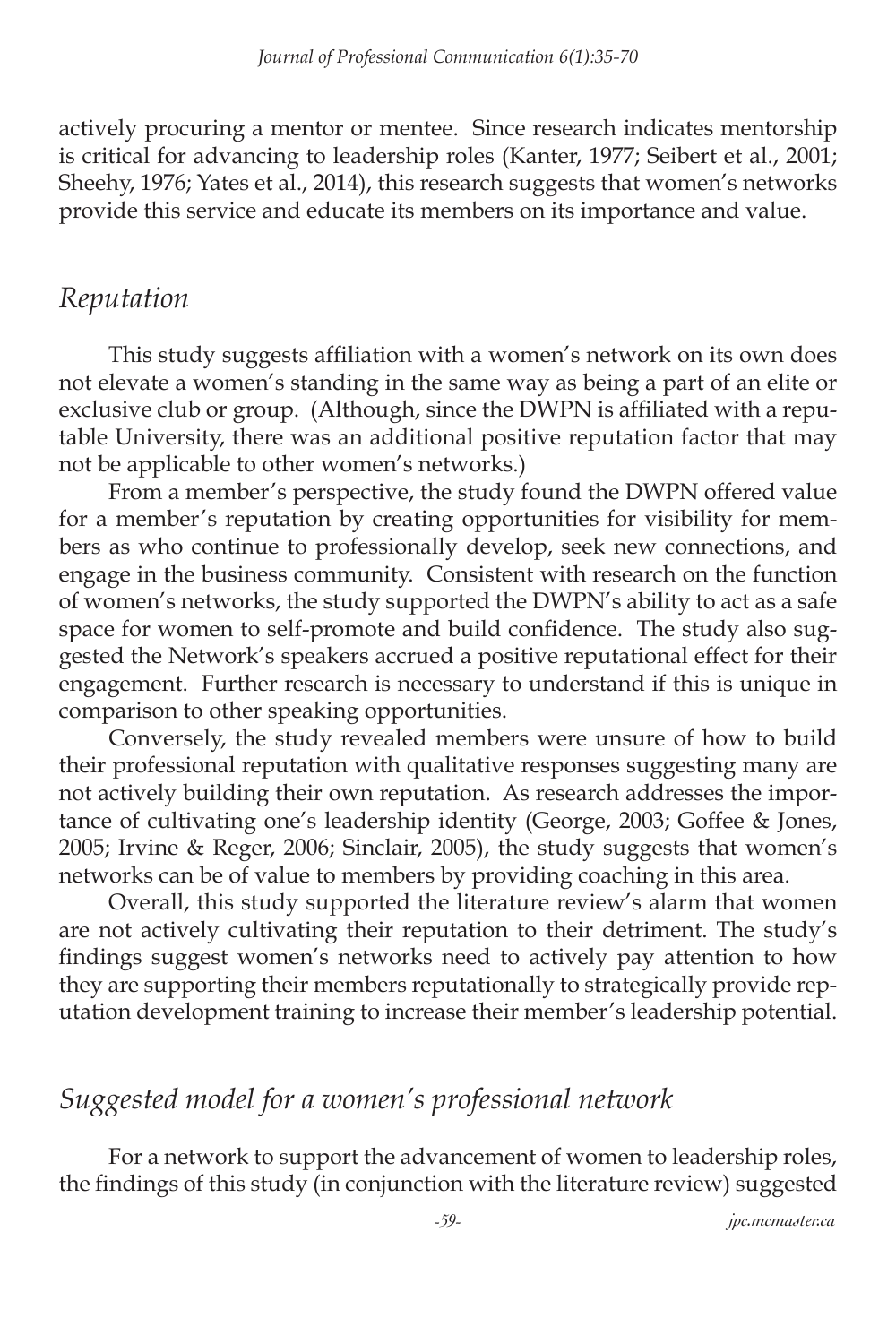the following five elements that need to be in place:

- 1. Networking and relationship building activities.
- 2. Mentorship programs.
- 3. Female senior leader role models.
- 4. Confidence-building activities or training.
- 5. Reputation-building platforms.

Harris & Rae (2011) state that those who are unable to understand how to actively participate in the networked society risk being left behind. Therefore, the study also suggests members need to be proactive in utilizing the Network's five elements to gain more value and support their leadership goals.

### *Further Research*

Further research is needed on women's awareness of these five elements in helping them to obtain leadership positions, as well as, research on how successful women have cultivated their professional reputation. The researcher would have liked to have asked how many participants actively cultivated and managed their professional identities, which is suggested by academic researchers as important for leaders (e.g., George, 2003; Goffee & Jones, 2005; Irvine & Reger, 2006; Sinclair, 2005). Interviewing other women's network coordinators and surveying members of other women's networks is necessary to strengthen the findings of this study.

## **Limitations**

The researcher was a five-year employee in the Marketing and Community Engagement department of the DeGroote School of Business and the founder and coordinator of the DWPN. While every effort was made to avoid bias, the researcher's employment with the organization and relationship with the Network has the potential to affect the perspective and interpretation of data by the researcher. Other limitations include the sample size of respondents, the time allotted to complete the survey (five days), and finally, as with any survey, it was impossible to tell if people had lied and / or if they had different understandings of phrases or terms. Despite these limitations, however,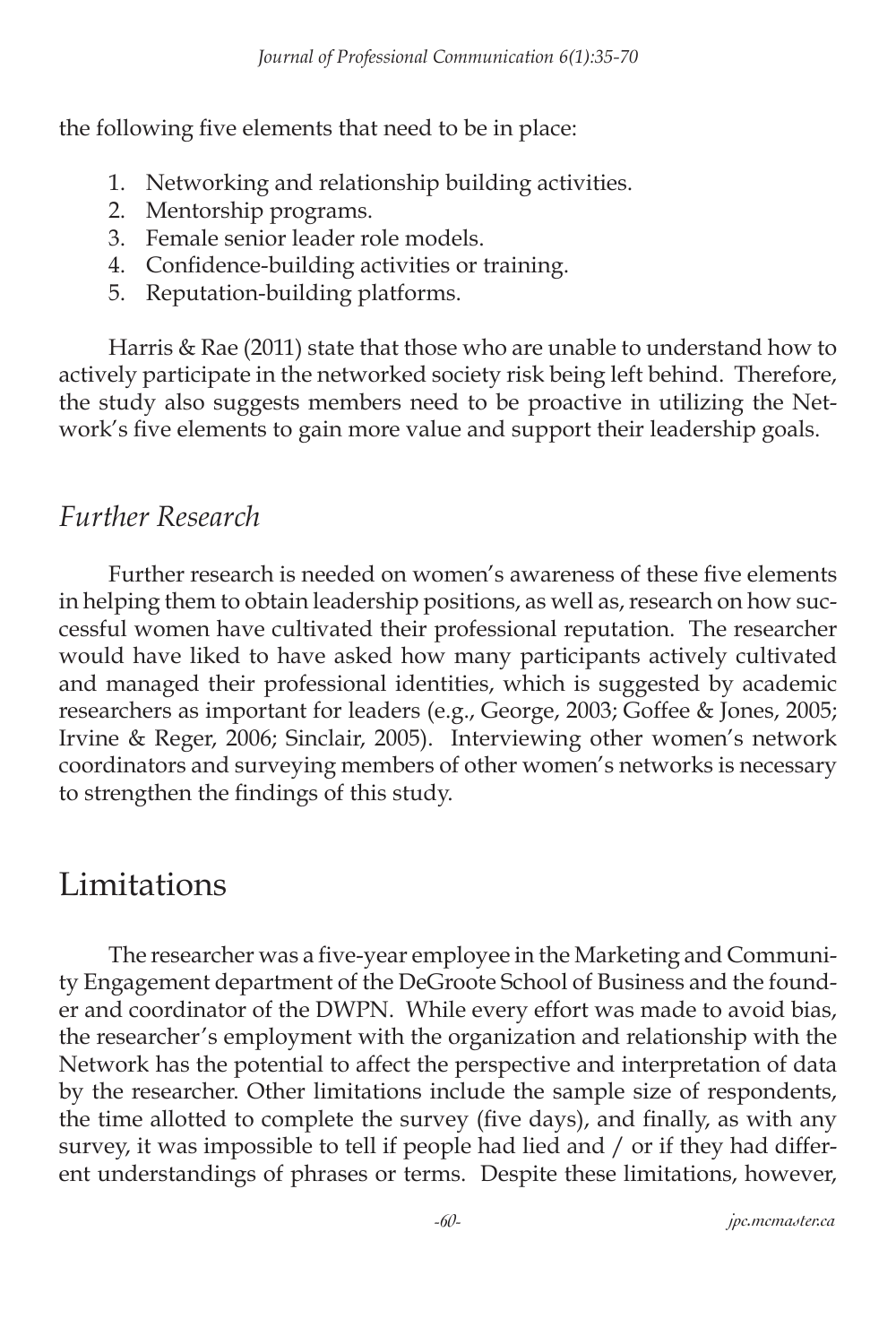the research does provide the reader with some preliminary insights into the value the DWPN can provide to members in terms of social capital and reputation. This study is helpful in providing the first benchmark of the DWPN in this capacity. Further research comparing other women's networks structures to support these areas, and feedback from their members may strengthen the researcher's ability to create recommendations for building better women's networks to increasing the female leadership pipeline.

# Acknowledgement

I dedicate this work to all the women and men who have taken me under their wing, championed me, and encouraged me to achieve more. Special thanks to my supervisor Jacquie Hoornweg, who's guidance throughout this process was invaluable, and the Master of Communications Management (MCM) program at McMaster-Syracuse University - this program and the experience gained has changed my life.

## References

- Adler, R. D. (2001). *Women in the Executive Suite Correlate to High Profits.* Pepperdine University.
- Anderson, A. J., Ahmad, A. S., King, E. B., Lindsey, A. P., Feyre, R. P., Ragone, S., & Kim, S. (2015). The effectiveness of three strategies to reduce the influence of bias in evaluations of female leaders. *Journal of Applied Social Psychology, 45*(9), 522–539.
- Arvate, P. R., Galilea, G. W., & Todescat, I. (2018). The queen bee: A myth? The effect of top-level female leadership on subordinate females. *The Leadership Quarterly, 29*(5), 533-548.
- Baron, R. A., & Markman, G. D. (2000). Beyond social capital: How social skills can enhance entrepreneurs' success. *Academy of Management Perspectives, 14*(1), 106–116.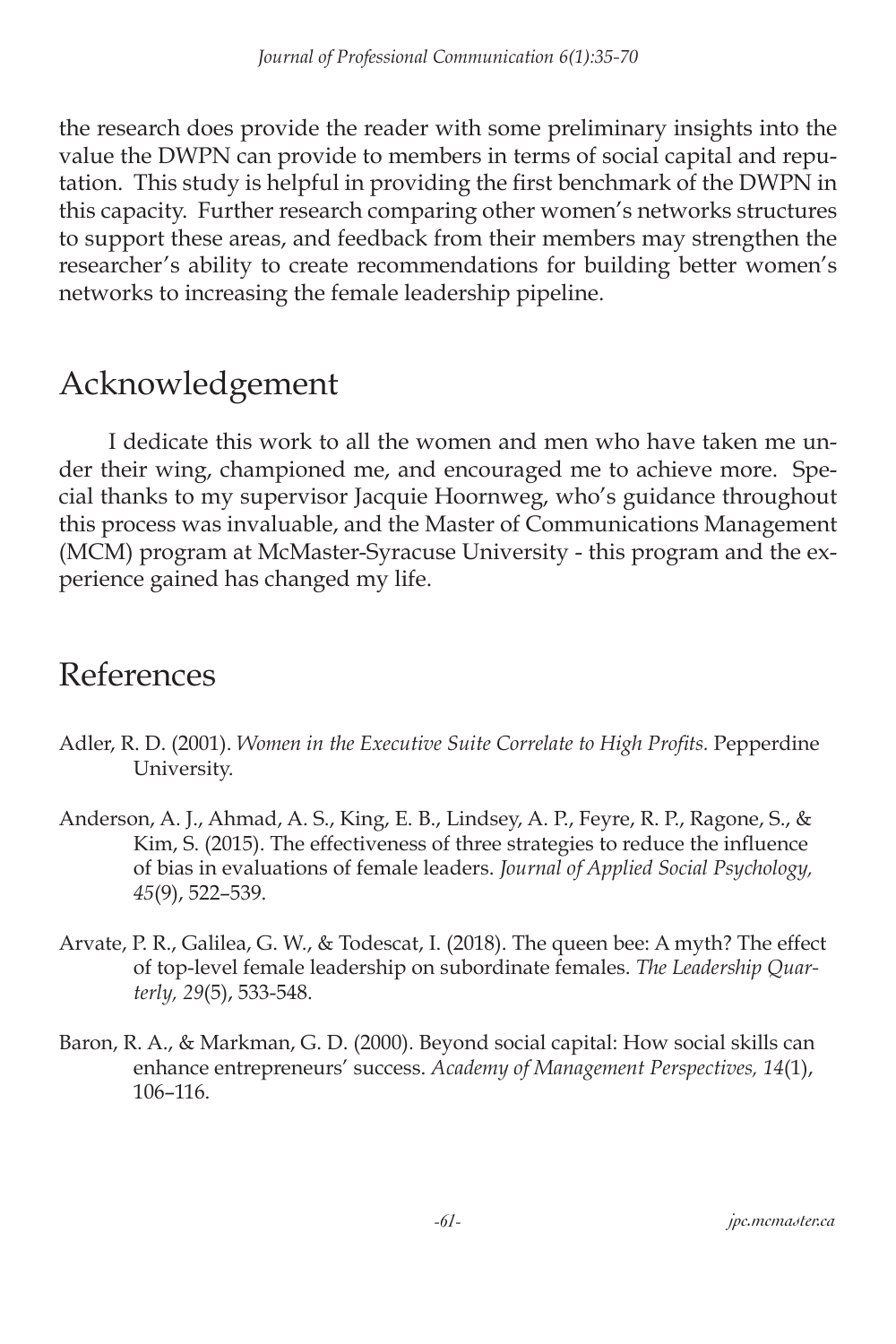- Bell, E., & Sinclair, A. (2016). Bodies, sexualities and women leaders in popular culture: from spectacle to metapicture. *Gender in Management: An International Journal, 31*(5/6), 322–338.
- Bierema, L. (2005). Women's networks: a career development intervention or impediment? *Human Resource Development International, 8*(2), 207–224.
- Bird, K., & Jackson, S. (2017). *EXCLerator Project: Women & Diversity in Executive and Community Leadership* Hamilton: YWCA Hamilton. Retrieved from: [https://](https://www.ywcahamilton.org/wp-content/uploads/2018/11/Full_EXCLERATOR-report_FINAL.pdf) [www.ywcahamilton.org/wp-content/uploads/2018/11/Full\\_EXCLERA-](https://www.ywcahamilton.org/wp-content/uploads/2018/11/Full_EXCLERATOR-report_FINAL.pdf)[TOR-report\\_FINAL.pdf](https://www.ywcahamilton.org/wp-content/uploads/2018/11/Full_EXCLERATOR-report_FINAL.pdf)
- Book, E. W. (2000). *Why the best man for the job is a woman: The unique female qualities of leadership.* New York: Harper Business.
- Bouty, I. (2000). Interpersonal and interaction influences on informal resource exchanges between R&D researchers across organizational boundaries. *Academy of Management Journal, 43*(1), 50–65.
- Brady, D., & McGregor, J. (2007, June 18). What works in women's networks: How three corporations crafted organizations for female employees that have an actual impact. *Bloomberg Business Week.* Retrieved from [https://www.](https://www.bloomberg.com/news/articles/2007-06-17/what-works-in-womens-networks ) [bloomberg.com/news/articles/2007-06-17/what-works-in-womens-net](https://www.bloomberg.com/news/articles/2007-06-17/what-works-in-womens-networks )[works](https://www.bloomberg.com/news/articles/2007-06-17/what-works-in-womens-networks )
- Brass, D.J., Galaskiewicz, J., Greve, H.R. and Tsai, W. (2004). Taking stock of networks and organizations: A multilevel perspective. *Academy of Management Journal, 47*(6), 795-817.
- Brass, D. (1985). Men's and women's networks: A study of interaction patterns and influence in an organization. *Academy of Management Journal, 28*(2), 327–343.
- Brescoll, V. L. (2016). Leading with their hearts? How gender stereotypes of emotion lead to biased evaluations of female leaders. *The Leadership Quarterly, 27*(3), 415–428.
- Bromley, D. B. (1993). *Reputation, image and impression management.* John Wiley & Sons.
- Brosseau, D. (2018). *What is a thought leader?* Thought leadership Lab. Retrieved from [http://www.thoughtleadershiplab.com/Resources/WhatIsaTh](http://www.thoughtleadershiplab.com/Resources/WhatIsaThoughtLeader)[oughtLeader](http://www.thoughtleadershiplab.com/Resources/WhatIsaThoughtLeader)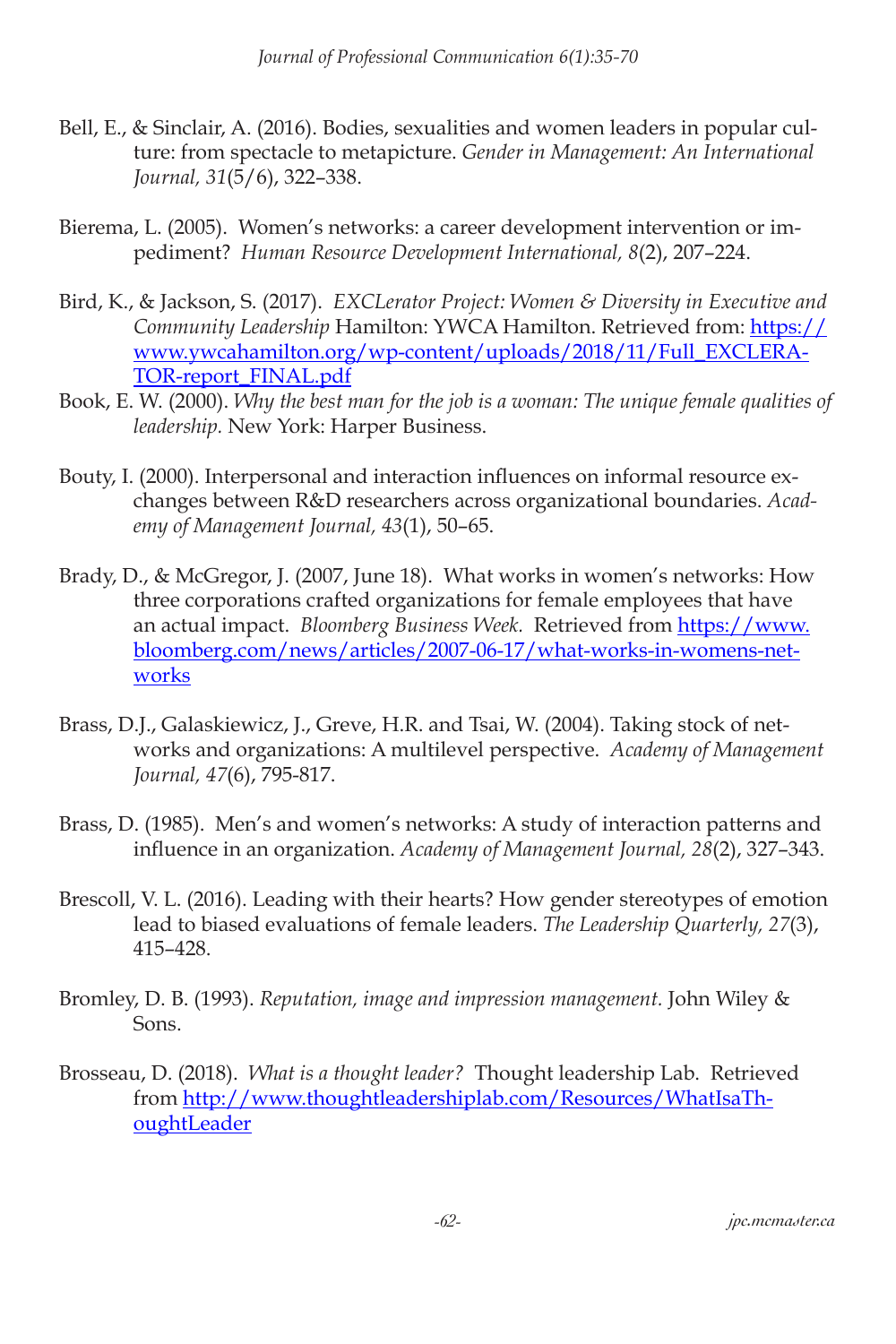- Brown, A., Menasce Horowitz, J., Parker, K., Patten, E., & Wang, W. (2015, January 14). *Women and leadership. public says women are equally qualified, but barriers persist.* Washington, D.C.: Pew Research Center. Retrieved from [http://as](http://assets.pewresearch.org/wp-content/uploads/sites/3/2015/01/2015-01-14_women-and-leadership.pdf )[sets.pewresearch.org/wp-content/uploads/sites/3/2015/01/2015-01-14\\_](http://assets.pewresearch.org/wp-content/uploads/sites/3/2015/01/2015-01-14_women-and-leadership.pdf ) [women-and-leadership.pdf](http://assets.pewresearch.org/wp-content/uploads/sites/3/2015/01/2015-01-14_women-and-leadership.pdf )
- Burt, R. S. (1997). The contingent value of social capital. *Administrative Science Quarterly, 42*, 339–365.
- Burt, R. S. (2000). The contingent value of social capital. In E. L. Lesser (ed.), *Knowledge and social capital* (pp. 255–286). Butterworth-Heinemann.
- Canadian Board Diversity Council. (2016). 2016 *Annual Report Card.* Toronto: Canadian Board Diversity Council.
- Canadian Women's Foundation. (2018). *The facts: The #MeToo Movement and its impact in Canada.* Canadian Women's Foundation. Retrieved from [https://](https://www.canadianwomen.org/the-facts/the-metoo-movement-in-canada/) [www.canadianwomen.org/the-facts/the-metoo-movement-in-canada/](https://www.canadianwomen.org/the-facts/the-metoo-movement-in-canada/)
- Canadian Women's Foundation. (2017, August). *Fact sheet: Moving women into leadership.* Canadian Women's Foundation. Retrieved from [https://www.](https://www.canadianwomen.org/wp-content/uploads/2017/09/Facts-About-Women-and-Leadership.pdf ) [canadianwomen.org/wp-content/uploads/2017/09/Facts-About-Women](https://www.canadianwomen.org/wp-content/uploads/2017/09/Facts-About-Women-and-Leadership.pdf )[and-Leadership.pdf](https://www.canadianwomen.org/wp-content/uploads/2017/09/Facts-About-Women-and-Leadership.pdf )
- Catalyst. (2013, December 10). *First step: Gender diversity at the top pays off from the boardroom to the c-suite.* Catalyst. Retrieved from [http://www.catalyst.org/](http://www.catalyst.org/knowledge/first-step-gender-diversity-top-pays-boardroom-c-suite ) [knowledge/first-step-gender-diversity-top-pays-boardroom-c-suite](http://www.catalyst.org/knowledge/first-step-gender-diversity-top-pays-boardroom-c-suite )
- Catalyst. (2017a, February 7). *Women in management. Quick take.* Catalyst. Retrieved from [http://www.catalyst.org/knowledge/women-management](http://www.catalyst.org/knowledge/women-management )
- Catalyst. (2017b, August 18). *Statistical overview of women in the workforce.* Catalyst. Retrieved from [http://www.catalyst.org/knowledge/statistical-overview](http://www.catalyst.org/knowledge/statistical-overview-women-workforce )[women-workforce](http://www.catalyst.org/knowledge/statistical-overview-women-workforce )
- Chartered Institute of Personnel and Development. (2016, April). *Why are there so few women at the top?* Chartered Institute of Personnel and Development (CIPD). Retrieved from [https://www.cipd.co.uk/Images/why-are-there-so-many](https://www.cipd.co.uk/Images/why-are-there-so-many-women-at-the-top_2016-april_tcm18-14006.pdf )[women-at-the-top\\_2016-april\\_tcm18-14006.pdf](https://www.cipd.co.uk/Images/why-are-there-so-many-women-at-the-top_2016-april_tcm18-14006.pdf )
- Cook, A., & Glass, C. (2014). Above the glass ceiling: When are women and racial/ ethnic minorities promoted to CEO?. *Strategic Management Journal, 35*(7), 1080–1089.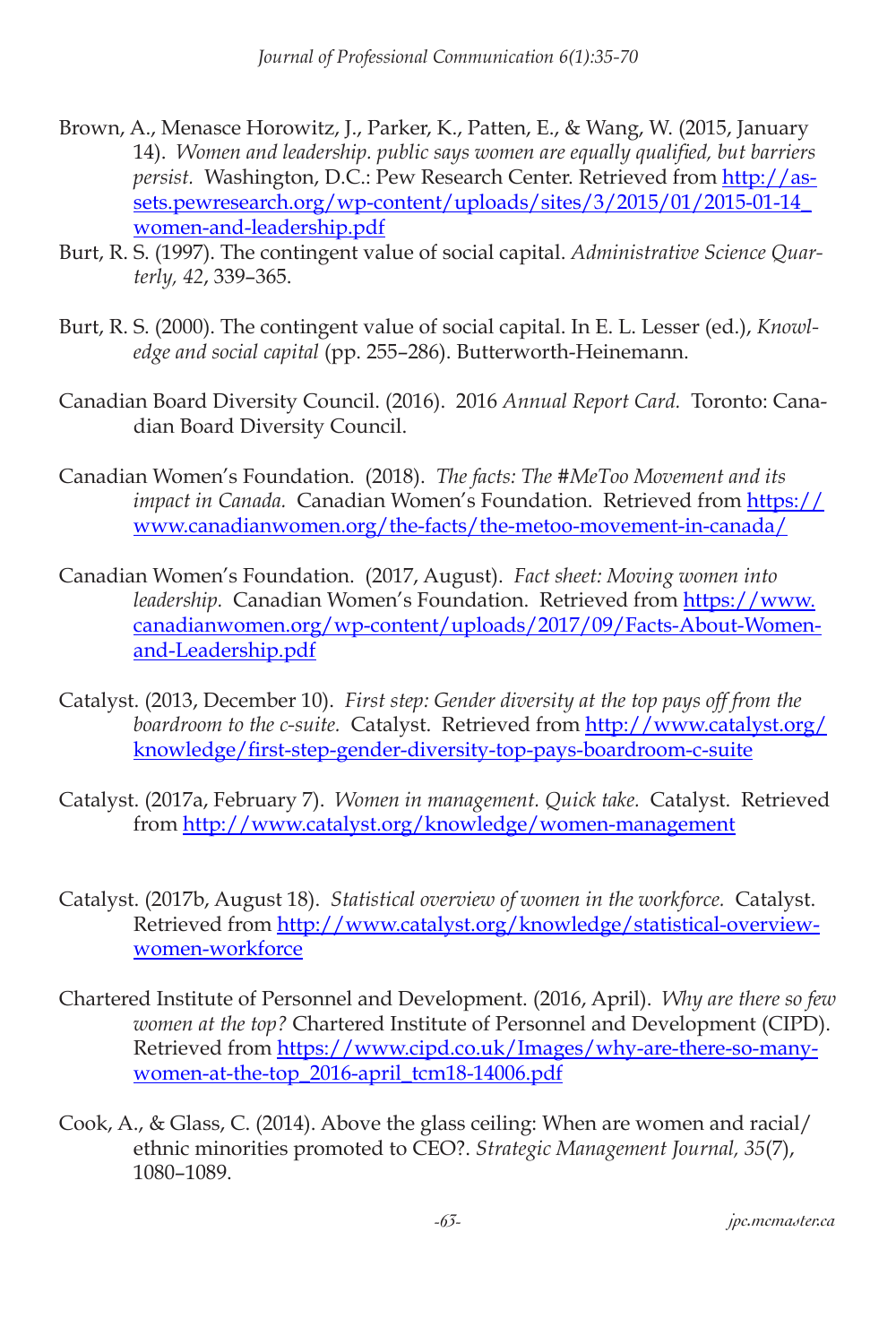- Cukier, W. (2017, October 4). *Diversity leads: C25 presentation for senior leadership.* Retrieved from Ryerson University, Diversity Institute website: [https://www.](https://www.ryerson.ca/diversity/leads/ ) [ryerson.ca/diversity/leads/](https://www.ryerson.ca/diversity/leads/ )
- Cukier, W., Bindhani, P., Amato, S., Smarz, S., & Saekang, A. (2012). *Diversity leads: Women in senior leadership positions: A profile of the Greater Toronto Area (GTA).*  Ryerson University, Diversity Institute in Management and Technology. Retrieved from: [http://www.ryerson.ca/content/dam/diversity/reports/](http://www.ryerson.ca/content/dam/diversity/reports/DiversityLeads_Gender_2012.pdf ) [DiversityLeads\\_Gender\\_2012.pdf](http://www.ryerson.ca/content/dam/diversity/reports/DiversityLeads_Gender_2012.pdf )
- DeGroote School of Business. (2016). *DeGroote Women's Professional Network.* McMaster University, DeGroote School of Business. Retrieved from [http://](http://www.degroote.mcmaster.ca/dwpn ) [www.degroote.mcmaster.ca/dwpn](http://www.degroote.mcmaster.ca/dwpn )
- DeGroote School of Business. (2017). *DeGroote Women's Professional Network (DWPN) Survey.* Internal data set, DeGroote School of Business, McMaster University, Hamilton, Ontario, Canada.
- Derks, B., Van Laar, C., & Ellemers, N. (2016). The queen bee phenomenon: Why women leaders distance themselves from junior women. *The Leadership Quarterly, 27*(3), 456–469.
- Di Meglio, M. (2016). *Starting a women's network at your company.* Monster Worldwide. Retrieved from [https://www.monster.com/career-advice/article/](https://www.monster.com/career-advice/article/Company-Networks-for-Women) [Company-Networks-for-Women](https://www.monster.com/career-advice/article/Company-Networks-for-Women)
- Dobbins, G. H., & Platz, S. J. (1986). Sex differences in leadership: How real are they? *Academy of Management Review, 11*, 118–127.
- Donnellon, A., & Langowitz, N. (2009). Leveraging women's networks for strategic value. *Strategy & Leadership, 37*(3), 29–36.
- Eagly, A. H., & Carli, L. L. (2003). The female leadership advantage: An evaluation of the evidence. *The Leadership Quarterly, 14*(6), 807–834.
- Eagly, A. H., Gartzia, L., & Carli, L. L. (2014). Female advantage: revisited. In S. Kumra, R. Simpson, & R. Burke (Eds.), *The Oxford handbook of gender in organizations.* New York, NY: Oxford University Press.
- Eagly, A. H., & Johannesen-Schmidt, M. C. (2001). The leadership styles of women and men. *Journal of Social Issues, 57*(4), 781. [http://dx.doi.org/10.1111/0022-](http://dx.doi.org/10.1111/0022-4537.00241. ) [4537.00241.](http://dx.doi.org/10.1111/0022-4537.00241. )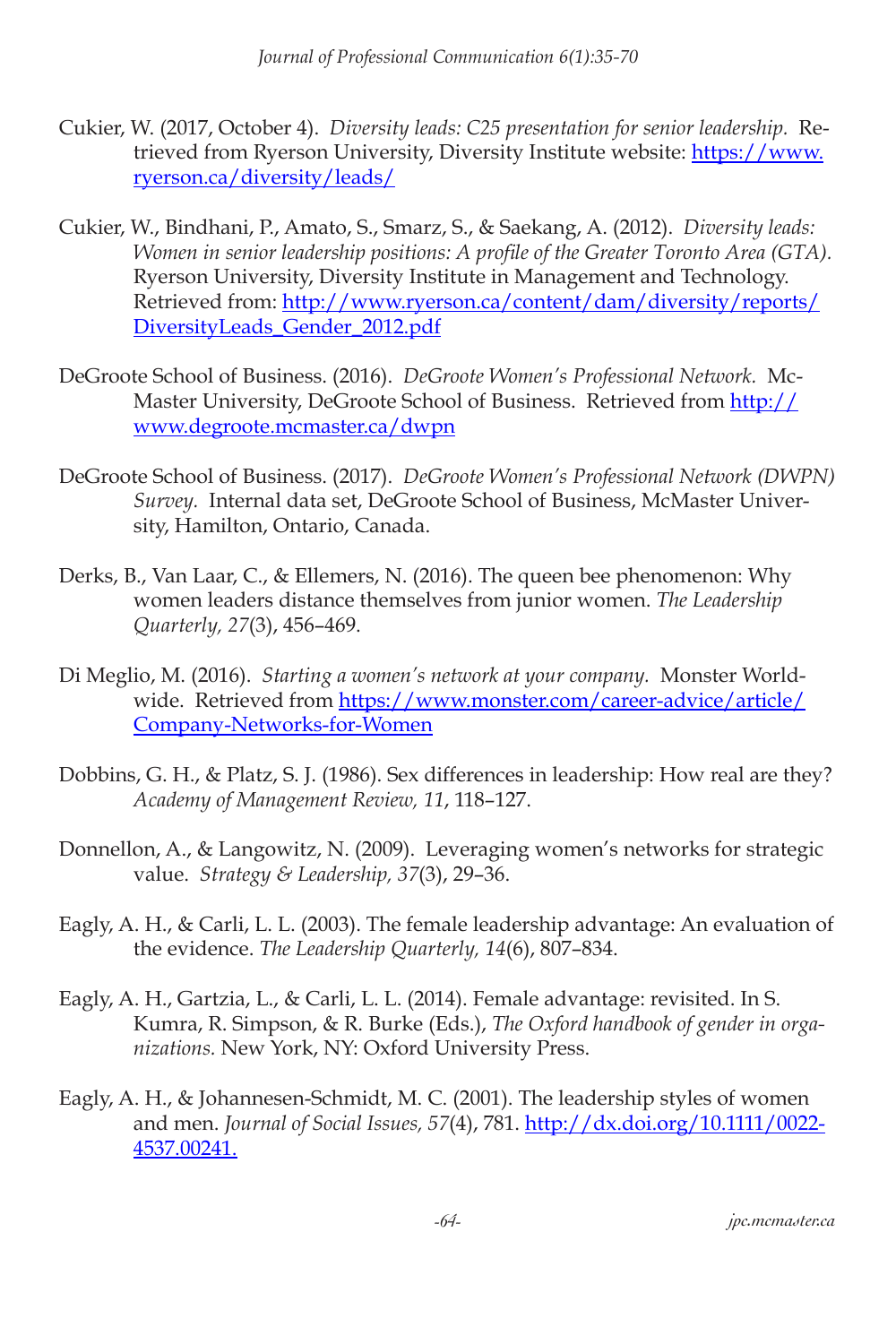- Eagly, A. H., & Karau, S. J. (2002). Role congruity theory of prejudice toward female leaders. *Psychological review, 109*(3), 573.
- Ellison, N. B., Steinfield, C., & Lampe, C. (2007). The benefits of Facebook "friends:" Social capital and college students' use of online social network sites. *Journal of Computer-Mediated Communication, 12*(4), 1143–1168.
- Ellemers, N., Rink, F., Derks, B., & Ryan, M. K. (2012). Women in high places:When and why promoting women into top positions can harm them individually or as a group (and how to prevent this). In A. P. Brief, & B. M. Staw (Eds.), *Research in organizational behavior: An annual series of analytical essays and critical reviews, 32*, 163–187, doi: 10.1016/j.riob.2012.10.003.
- Ferguson, S. (2016, July 5). *Women and education: Qualifications, skills and technology*. Statistics Canada. Retrieved from [https://www150.statcan.gc.ca/n1/](https://www150.statcan.gc.ca/n1/pub/89-503-x/2015001/article/14640-eng.htm ) [pub/89-503-x/2015001/article/14640-eng.htm](https://www150.statcan.gc.ca/n1/pub/89-503-x/2015001/article/14640-eng.htm )
- Ferris, G. R., Blass, F. R., Douglas, C., Kolodinsky, R. W., & Treadway, D. C. (2003). Personal reputation in organizations. In J. Greenberg (Ed.), *Organizational behavior: The state of the science (2nd ed.)* (pp. 211–246). Mahwah, NJ: Lawrence Erlbaum.
- Ferris, G. R., & Judge, T. A. (1991). Personnel/human resources management: A political influence perspective. *Journal of management, 17*(2), 447–488.
- Fombrun, C., & van Riel, C. (2003). *Fame and fortune: How successful companies build winning reputations.* New York: FT/Prentice Hall.
- Forret, M.L. and Dougherty, T.W. (2004). Networking behaviors and career outcomes: Differences for men and women? *Journal of Organizational Behavior, 25*, 419-37.
- George, B. (2003). *Authentic leadership: Rediscovering the secrets to creating lasting value.* John Wiley & Sons.
- Glass, C., & Cook, A. (2016). Leading at the top: Understanding women's challenges above the glass ceiling. *The Leadership Quarterly, 27*(1), 51–63.
- Goffee, R., & Jones, G. (2005). Managing authenticity. *Harvard business review, 83*(12), 85-94.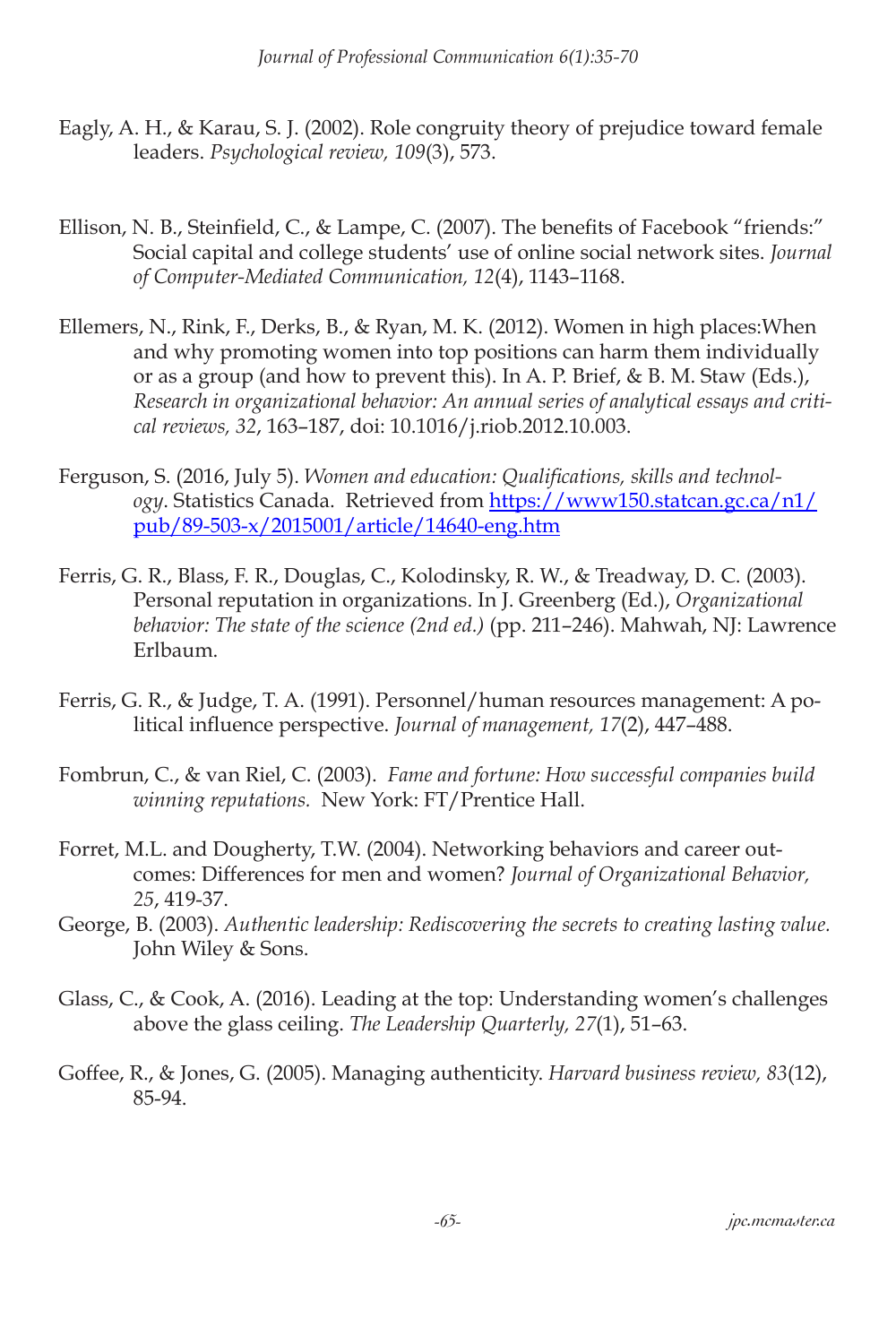- Grunig, J. (2001). Two-way symmetrical public relations: Past, present, and future. In Heath, R. L., Vasquez, G. (Eds.), *Handbook of public relations* (pp. 11-30). Thousand Oaks, CA: Sage.
- Hall, L. J., & Donaghue, N. (2013). 'Nice girls don't carry knives': Constructions of ambition in media coverage of Australia's first female prime minister. British *Journal of Social Psychology, 52*(4), 631–647.
- Hall, A. T., Blass, F. R., Ferris, G. R., & Massengale, R. (2004). Leader reputation and accountability in organizations: Implications for dysfunctional leader behavior. *The Leadership Quarterly, 15*(4), 515–536.
- Harris, L., & Rae, A. (2011). Building a personal brand through social networking. *Journal of Business Strategy, 32*(5), 14–21. [https://doi.](https://doi.org/10.1108/02756661111165435 ) [org/10.1108/02756661111165435](https://doi.org/10.1108/02756661111165435 )
- Hefferman, M. (2002, August). The female CEO. *Fast Company, 61*, pp. 5, 58, 60, 62, 64, 66.
- Helgesen, S. (1990). *The female advantage: Women's ways of leadership.* New York: Doubleday Currency.
- Hoyt, C. L., & Chemers, M. M. (2008). Social stigma and leadership: a long climb up a slippery ladder. In C. L. Hoyt, G. R. Goethals, & D. R. Forsyth (Eds.), *Leadership at the crossroads: leadership and psychology. (*Vol. 1, pp. 165–180). Westport, CT: Praeger.
- Hoyt, C. L., & Murphy, S. E. (2016). Managing to clear the air: Stereotype threat, women, and leadership. *The Leadership Quarterly, 27*(3), 387–399.
- Ibarra, H. (1993). Personal networks of women and minorities in management: A conceptual framework. *Academy of Management Review, 18*(1), 56–87.
- Irvine, D., & Reger, J. (2006). *The authentic leader: It's about presence, not position.* Washington, DC: DC Press.
- Jaeger, J. (2019, September 30). *Understanding Canada's new diversity disclosure requirements.* Compliance Week. Retrieved from: [https://www.complianceweek.](https://www.complianceweek.com/boards-and-shareholders/understanding-canadas-new-diversity-disclosure-requirements/27805.article ) [com/boards-and-shareholders/understanding-canadas-new-diversity-dis](https://www.complianceweek.com/boards-and-shareholders/understanding-canadas-new-diversity-disclosure-requirements/27805.article )[closure-requirements/27805.article](https://www.complianceweek.com/boards-and-shareholders/understanding-canadas-new-diversity-disclosure-requirements/27805.article )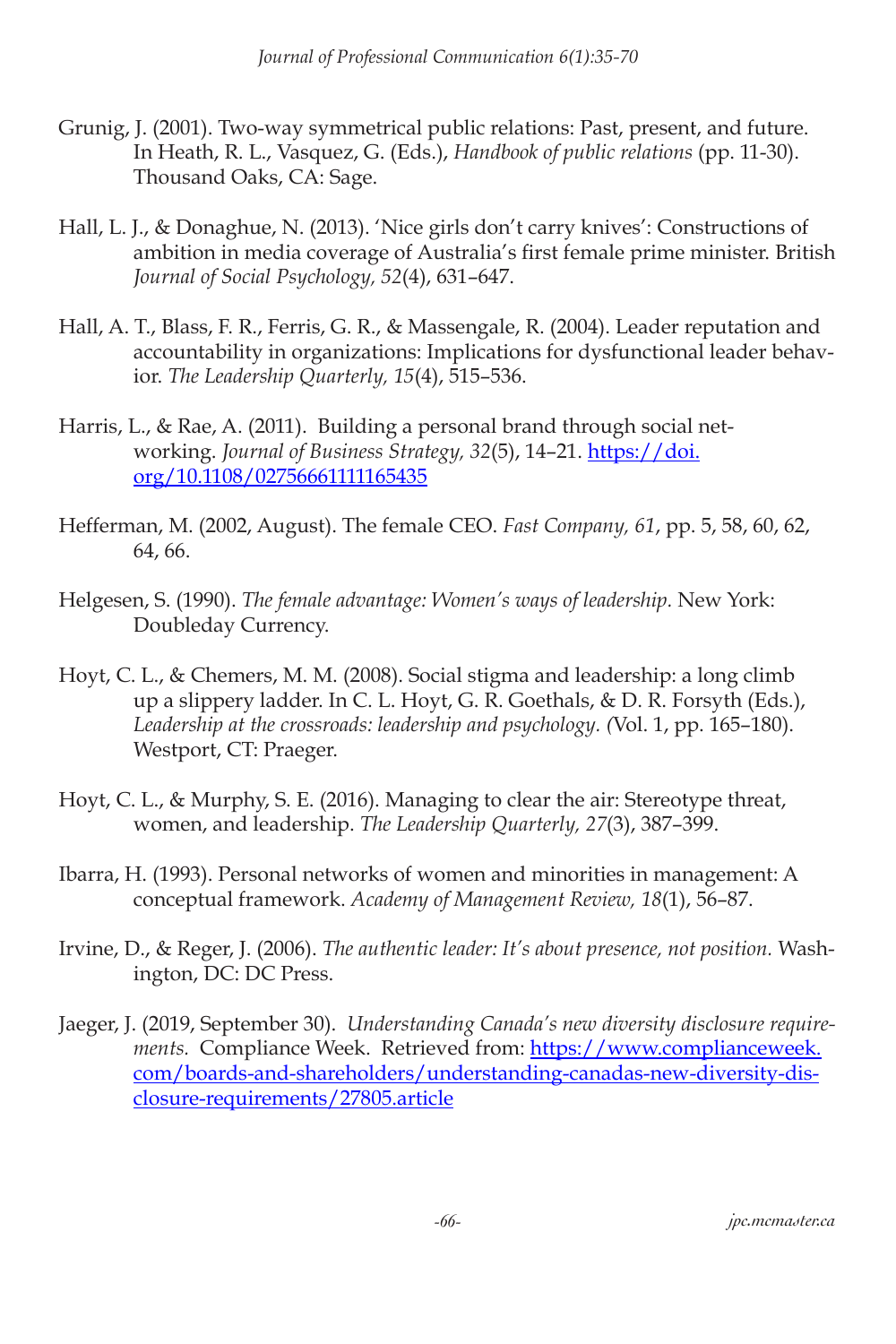- Joy, L., Carter, N., Wagner, H., & Narayanan, S. (2007). *The bottom line: Corporate performance and women's representation on boards.* Catalyst. Retrieved from: [http://www.catalyst.org/system/files/The\\_Bottom\\_Line\\_Corporate\\_Per](http://www.catalyst.org/system/files/The_Bottom_Line_Corporate_Performance_and_Womens_Representation_on_Boards.pdf  )[formance\\_and\\_Womens\\_Representation\\_on\\_Boards.pdf](http://www.catalyst.org/system/files/The_Bottom_Line_Corporate_Performance_and_Womens_Representation_on_Boards.pdf  )
- Kalbfleisch, P., & Cody, M. (2012). *Gender, power, and communication in human relationships.* New York: Taylor & Francis.
- Kanter, R. M. (1977). Some effects of proportions on group life: Skewed sex ratios and responses to token women. *The American Journal of Soci-ology, 82*(5), 965- 990.
- KPMG. (2015). *KPMG women's leadership study.* KPMG. Retrieved from [https://wo](https://womensleadership.kpmg.us/content/dam/kpmg-womens-leadership-golf/womensleadershippressrelease/FINAL%20Womens%20Leadership%20v19.pdf )[mensleadership.kpmg.us/content/dam/kpmg-womens-leadership-golf/](https://womensleadership.kpmg.us/content/dam/kpmg-womens-leadership-golf/womensleadershippressrelease/FINAL%20Womens%20Leadership%20v19.pdf ) [womensleadershippressrelease/FINAL%20Womens%20Leadership%20v19.](https://womensleadership.kpmg.us/content/dam/kpmg-womens-leadership-golf/womensleadershippressrelease/FINAL%20Womens%20Leadership%20v19.pdf ) [pdf](https://womensleadership.kpmg.us/content/dam/kpmg-womens-leadership-golf/womensleadershippressrelease/FINAL%20Womens%20Leadership%20v19.pdf )
- Krawcheck, S. (2013, May 16). *Why a woman's network? Why now?* Forbes. Retrieved from [https://www.forbes.com/sites/85broads/2013/05/16/why-a-wom](https://www.forbes.com/sites/85broads/2013/05/16/why-a-womans-network-why-now/#35904cb04172  )[ans-network-why-now/#35904cb04172](https://www.forbes.com/sites/85broads/2013/05/16/why-a-womans-network-why-now/#35904cb04172  )
- Lean In. (2018). *Sexual harassment backlash survey results.* Lean In. Retrieved from [https://leanin.org/sexual-harassment-backlash-survey-results](https://leanin.org/sexual-harassment-backlash-survey-results )
- Lemoine, G. J., Aggarwal, I., & Steed, L. B. (2016). When women emerge as leaders: Effects of extraversion and gender composition in groups. *The Leadership Quarterly, 27*(3), 470–486.
- Lin, N. (2001). *Social capital. A theory of social structure and action.* Cambridge: Cambridge University Press.
- Llopis, G. (2014, April 14). *One powerful way to control your leadership reputation.* Forbes. [Retrieved from https://www.forbes.com/sites/glennl](Retrieved from https://www.forbes.com/sites/glennllopis/2014/04/14/one-powerful-way-to-control-your-leadership-reputation/#173fad9e3931)[lopis/2014/04/14/one-powerful-way-to-control-your-leadership](Retrieved from https://www.forbes.com/sites/glennllopis/2014/04/14/one-powerful-way-to-control-your-leadership-reputation/#173fad9e3931)[reputation/#173fad9e3931](Retrieved from https://www.forbes.com/sites/glennllopis/2014/04/14/one-powerful-way-to-control-your-leadership-reputation/#173fad9e3931)
- McDonald, S. (2011). What's in the "old boys" network? Accessing social capital in gendered and racialized networks. S*ocial Networks, 33*(4), 317–330.
- McKinsey & Company. (2015). *Why diversity matters.* McKinsey & Company. Retrieved from [http://www.mckinsey.com/business-functions/organization/](http://www.mckinsey.com/business-functions/organization/our-insights/why-diversity-matters ) [our-insights/why-diversity-matters](http://www.mckinsey.com/business-functions/organization/our-insights/why-diversity-matters )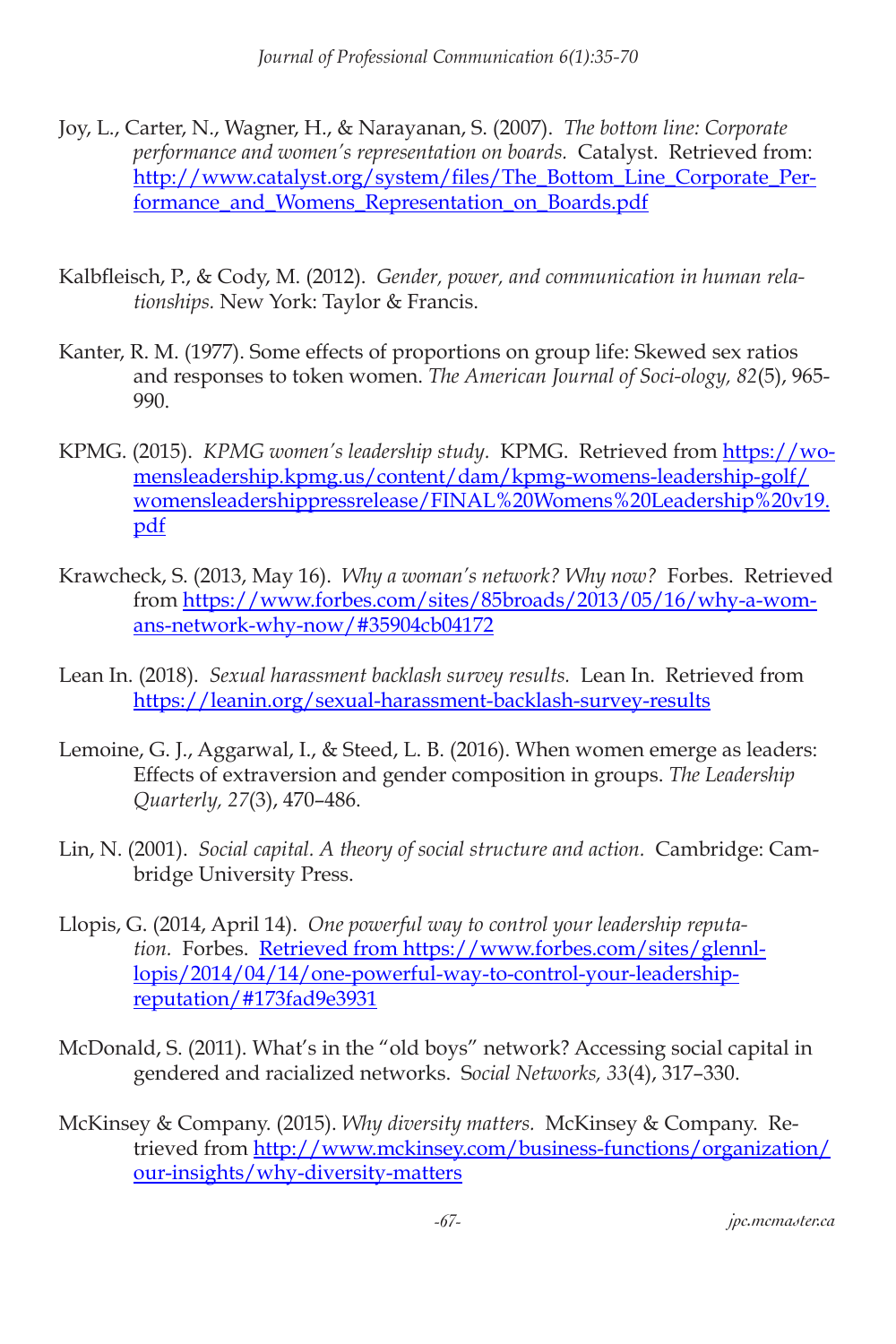- McKinsey & Company. (2017, June). *The power of parity: Advancing women's equality in Canada.* McKinsey & Company. Retrieved from [https://www.mckin](https://www.mckinsey.com/~/media/McKinsey/Featured%20Insights/Women%20matter/The%20power%20of%20parity%20Advancing%20womens%20equality%20in%20Canada/MGI-The-power-of-parity-Advancing-womens-equality-in-Canada-Full-report.ashx )[sey.com/~/media/McKinsey/Featured%20Insights/Women%20matter/](https://www.mckinsey.com/~/media/McKinsey/Featured%20Insights/Women%20matter/The%20power%20of%20parity%20Advancing%20womens%20equality%20in%20Canada/MGI-The-power-of-parity-Advancing-womens-equality-in-Canada-Full-report.ashx ) [The%20power%20of%20parity%20Advancing%20womens%20equality%20](https://www.mckinsey.com/~/media/McKinsey/Featured%20Insights/Women%20matter/The%20power%20of%20parity%20Advancing%20womens%20equality%20in%20Canada/MGI-The-power-of-parity-Advancing-womens-equality-in-Canada-Full-report.ashx ) [in%20Canada/MGI-The-power-of-parity-Advancing-womens-equality-in-](https://www.mckinsey.com/~/media/McKinsey/Featured%20Insights/Women%20matter/The%20power%20of%20parity%20Advancing%20womens%20equality%20in%20Canada/MGI-The-power-of-parity-Advancing-womens-equality-in-Canada-Full-report.ashx )[Canada-Full-report.ashx](https://www.mckinsey.com/~/media/McKinsey/Featured%20Insights/Women%20matter/The%20power%20of%20parity%20Advancing%20womens%20equality%20in%20Canada/MGI-The-power-of-parity-Advancing-womens-equality-in-Canada-Full-report.ashx )
- McKinsey & Company. (2018, January). *Delivering through diversity.* McKinsey & Company. Retrieved from [https://www.mckinsey.com/~/media/McKin](https://www.mckinsey.com/~/media/McKinsey/Business%20Functions/Organization/Our%20Insights/Delivering%20through%20diversity/Delivering-through-diversity_full-report.ashx  )[sey/Business%20Functions/Organization/Our%20Insights/Delivering%20](https://www.mckinsey.com/~/media/McKinsey/Business%20Functions/Organization/Our%20Insights/Delivering%20through%20diversity/Delivering-through-diversity_full-report.ashx  ) [through%20diversity/Delivering-through-diversity\\_full-report.ashx](https://www.mckinsey.com/~/media/McKinsey/Business%20Functions/Organization/Our%20Insights/Delivering%20through%20diversity/Delivering-through-diversity_full-report.ashx  )
- Merriam, S. (1983). Mentors and protégés: A critical review of the literature. *Adult Education Quarterly, 33*(3), 161–173.
- Meister, A., Sinclair, A., & Jehn, K. A. (2017). Identities under scrutiny: How women leaders navigate feeling misidentified at work. *The Leadership Quarterly, 28*(5), 672–690.
- Olian, J., Carroll, S., Giannantonio, C., & Feren, D. (1988). What do protégés look for in a mentor? Results of three experimental studies. *Journal of Vocational Behavior, 33*(1), 15–37.
- O'Neil, D., Hopkins, M., & Sullivan, S. (2011). Do women's networks help advance women's careers? Differences in perceptions of female workers and top leadership. *Career Development International, 16*(7), 733–754.
- Phillips-Jones, L. (1983). Establishing a formalized mentoring program. *Training Development Journal, 2,* 38–42.
- Powell, G. N. (1990). One more time: Do male and female managers differ? *Academy of Management Executive, 12,* 731–743.
- Putnam, R. D. (2000). *Bowling Alone.* New York: Simon & Schuster.
- Randstad Interim Inc. (2019). *More women are graduating with STEM degrees than ever before.* Randstad Interim Inc. Retrieved from [https://www.randstad.ca/em](https://www.randstad.ca/employers/workplace-insights/women-in-the-workplace/more-women-are-graduating-with-stem-degrees-than-ever-before/)[ployers/workplace-insights/women-in-the-workplace/more-women-are](https://www.randstad.ca/employers/workplace-insights/women-in-the-workplace/more-women-are-graduating-with-stem-degrees-than-ever-before/)[graduating-with-stem-degrees-than-ever-before/](https://www.randstad.ca/employers/workplace-insights/women-in-the-workplace/more-women-are-graduating-with-stem-degrees-than-ever-before/)
- Ragins, B. R., & Winkel, D. E. (2011). Gender, emotion and power in work relationships. *Human Resource Management Review, 21*(4), 377–393.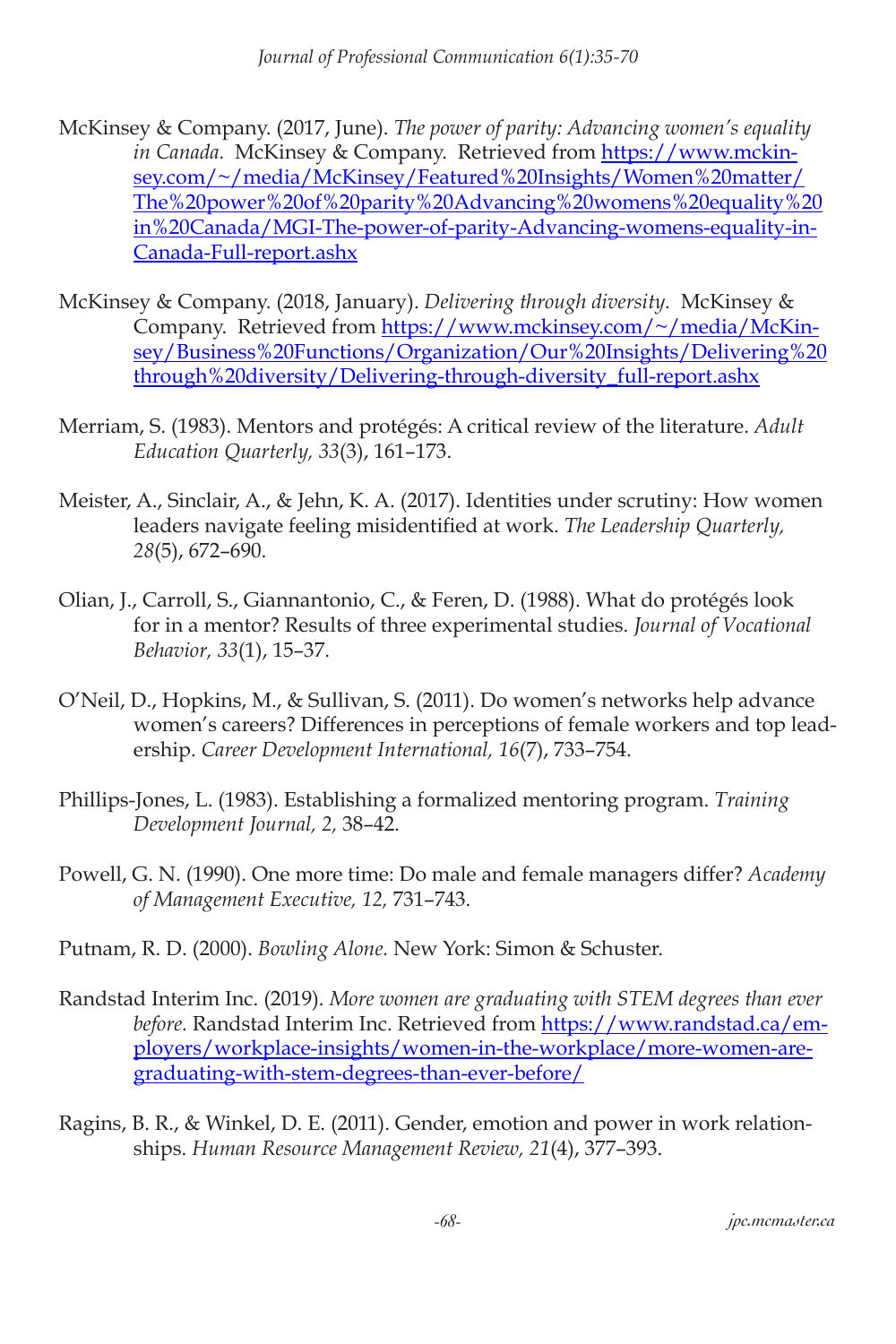- Rosener, J. B. (1995). *America's competitive secret: Utilizing women as management strategy.* New York: Oxford University Press.
- Ryan, M. K., & Haslam, S. A. (2007). The glass cliff: Exploring the dynamics surrounding the appointment of women to precarious leadership positions. *Academy of Management Review, 32*(2), 549–572. [http://dx.doi.org/10.5465/](http://dx.doi.org/10.5465/amr.2007.24351856.  ) [amr.2007.24351856.](http://dx.doi.org/10.5465/amr.2007.24351856.  )
- Schawbel, D. (2009). *Me 2.0: Build a powerful brand to achieve career success.* Kaplan Books.
- Schein, V.E. (2007). Women in management: reflections and projections. *Women in Management Review, 22*(1), 6-18.
- Schein, V. (1978). Sex role stereotyping, ability and performance: Prior research and new directions. *Personnel Psychology, 31*(2), 259–268.
- Seibert, S. E., Kraimer, M. L., & Liden, R. C. (2001). A social capital theory of career success. *Academy of Management Journal, 44*(2), 219–237.
- Sheehy, G. (1976). The mentor connection: The secret link in the successful woman's life. *New York Magazine, 37*, 33–39.
- Sheridan, A. (2002). What you know and who you know: 'Successful' women's experiences of accessing board positions". *Career Development International, 7*(4), 203-10.
- Sinclair, A. (2005). Body possibilities in leadership. *Leadership, 1*(4), 387-406.
- Stacks, D.W. (2017). *Primer of public relations research* (3rd ed). New York, NY: The Guilford Press.
- Tsui, A. S. (1984). A role set analysis of managerial reputation. *Organizational Behavior and Human Performance, 34,* 64–96.
- Vitberg, A. (2010). Developing your personal brand equity. *Journal of Accountancy, 210*(1), 42.
- Vongalis-Macrow, A. (2012, June 29). *Assess the value of your networks.* Harvard Business Review. Retrieved from [https://hbr.org/2012/06/assess-the-value-of](https://hbr.org/2012/06/assess-the-value-of-your-network )[your-network](https://hbr.org/2012/06/assess-the-value-of-your-network )